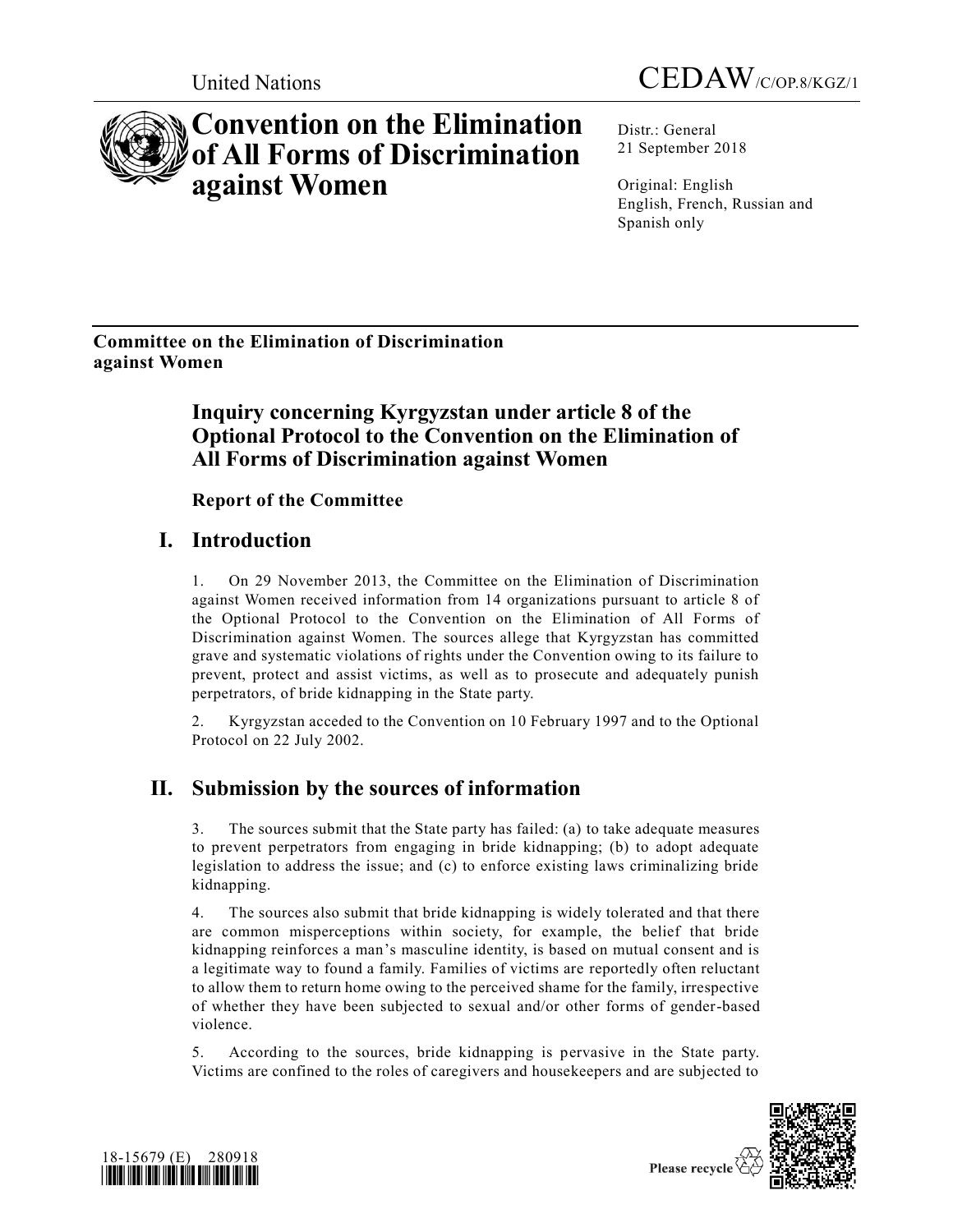abuse, neglect and isolation. Bride kidnapping therefore constitutes a grave violation of the rights of victims to life, security and physical and mental integrity and to freely choose their spouse. In addition, the sources are of the view that the continuous, widespread and accepted practice of bride kidnapping in Kyrgyzstan constitutes a systematic violation within the meaning of article 8 of the Optional Protocol. They claim that the information provided in the submission reveals systematic violations of articles 1, 2, 5, 6, 10 to 12 and 14 to 16 of the Convention.

## **III. Procedural history**

6. During its forty-second session, in 2008, the Committee examined the third periodic report of Kyrgyzstan and requested the State party to submit follow-up information on the enforcement of the laws criminalizing bride abduction, forced marriage and polygamy in the State party. In May 2011, the State party submitted information under the follow-up procedure. At its fiftieth session, in 2011, the Committee considered that Kyrgyzstan had not implemented its recommendations to ensure full respect for these laws. In July 2014, the State party submitted additional follow-up information.

7. On 11 November 2014, the State party submitted observations on the information received from the sources under article 8 of the Optional Protocol. It provided statistical information indicating low rates of reporting, prosecution and conviction for bride kidnapping and stated that there are 13 crisis centres for victims of violence against women in the country. The State party submitted that only a few victims file complaints with the law enforcement agencies and that family members who are complicit in the crime generally enjoy impunity.

8. At its sixtieth session, in 2015, the Committee considered the fourth periodic report of Kyrgyzstan. It adopted concluding observations [\(CEDAW/C/KGZ/CO/4\)](https://undocs.org/CEDAW/C/KGZ/CO/4) in which it reiterated its concern about the abduction of women and girls for forced marriage in the State party, while acknowledging the amendments of 2013 to the Criminal Code providing for increased sanctions for this crime. The Committee made recommendations on law enforcement, capacity-building, awareness-raising and support for victims in relation to bride kidnapping.

9. From its fifty-ninth to sixtieth sessions, the Committee examined all the information received and found the allegations to be reliable and indicative of grave or systematic violations of rights under the Convention. It designated Lia Nadaraia and Theodora Oby Nwankwo<sup>1</sup> to conduct an inquiry.

10. On 4 October 2016, the State party agreed to a visit of the designated members to the country. The visit was conducted from 13 to 19 December 2016, during which the designated members met the Vice-Prime Minister of Kyrgyzstan, the Minister of Labour and Social Development, the Minister of Education and Science, the Deputy Minister for Foreign Affairs, the Deputy Minister of Internal Affairs, the Minister of Justice, the Deputy Chair of the Supreme Court, the Deputy General Prosecutor, the Ombudsperson, the Deputy Director of the State Commission on Religious Affairs under the Office of the President, members of the Zhogorku Kenesh (parliament) and representatives of the central government, local self-governing bodies and law enforcement bodies in the Issyk Kul and Osh regions. They visited crisis centres for women who are victims of violence in Bishkek, Osh and Karakol and interviewed victims of bride kidnapping, civil society representatives, academics, rural women who are activists and Muslim religious leaders.

<sup>&</sup>lt;sup>1</sup> Ms. Nwankwo passed away on 9 December 2017.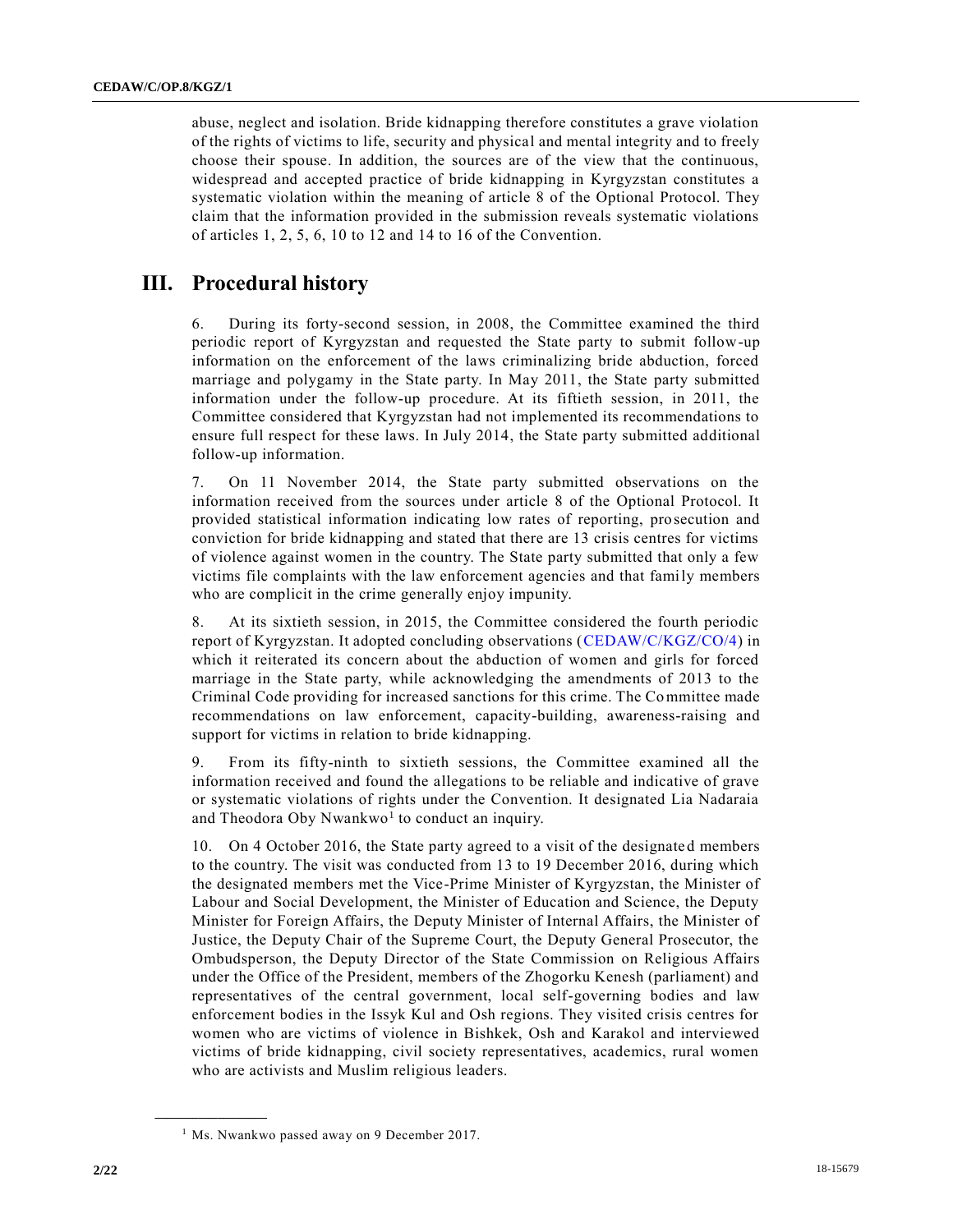11. On 19 January 2017, the State party submitted additional information on measures taken to prevent and combat bride kidnapping, such as police training and assistance for victims, as well as data on investigations, prosecutions and convictions under articles 154 and 155 of the Criminal Code.

## **IV. Scope of the report**

12. The Committee notes the need to distinguish consensual elopement from non-consensual bride abduction. Consensual elopement traditionally takes place with the prior mutual consent of the bride and the groom. It is rooted in the cultural tradition of overcoming the resistance of parents to a marriage by kidnapping the bride with the help of the relatives of the groom and often serves the purpose of avoiding high expenses for a wedding ceremony.

13. The designated members were informed by some interlocutors that non-consensual bride abduction is not part of traditional Kyrgyz culture, but rather is a harmful practice that regularly involves child and/or forced marriage, the payment of a dowry or bride price and polygamy,<sup>2</sup> as well as gender-based violence, including rape of the victim.

14. The scope of the present report is limited to bride kidnapping as a non-consensual act.

## **V. Legal framework on bride kidnapping in Kyrgyzstan**

15. The abduction of a girl or woman for forced marriage is defined as a crime in articles 154 (2) and 155 (2), respectively, of the Criminal Code of Kyrgyzstan. In 2013, the maximum penalties were increased to 10 years' imprisonment for the abduction for forced marriage of a person under the age of 17 years (article 154 (2)) and to seven years' imprisonment for the kidnapping of a person over that age (article 155 (2)). Rape is punishable by five to eight years'imprisonment (article 129). Marital rape is not specifically criminalized.

16. Article 26 (3) of the Code of Criminal Procedure defines the crimes that are subject to "private-public prosecution" as "crimes of minor gravity" (article 10 of the Criminal Code) and less serious crimes (article 11 of the Criminal Code), for which the penalties do not exceed two and five years' imprisonment, respectively, as well as rape (article 129 of the Criminal Code) and other acts of sexual violence (article 130 of the Criminal Code), but remains silent on the prosecution of those crimes. The Ministry of Internal Affairs informed the designated members that, with respect to private-public accusation, criminal prosecution can be initiated only upon complaint by the victim, a legal representative or a third person and shall be terminated upon reconciliation of the parties. In accordance with article 26 (4) of the Code of Criminal Procedure, all other crimes, such as grave crimes that are punishable with a term of imprisonment of more than five years but not more than 10 years (article 12 of the Criminal Code), including crimes punishable under articles 154 (2) and 155 (2), are subject to public prosecution, which does not depend on a criminal complaint and cannot be terminated upon reconciliation of the parties.

17. Only marriages concluded before a State authority or the authorities of loca l self-governing bodies authorized to register civil acts are recognized by law in the

<sup>2</sup> Joint general recommendation No. 31 of the Committee on the Elimination of Discrimination against Women/general comment No. 18 of the Committee on the Rights of the Child (2014) on harmful practices, paras. 20–28.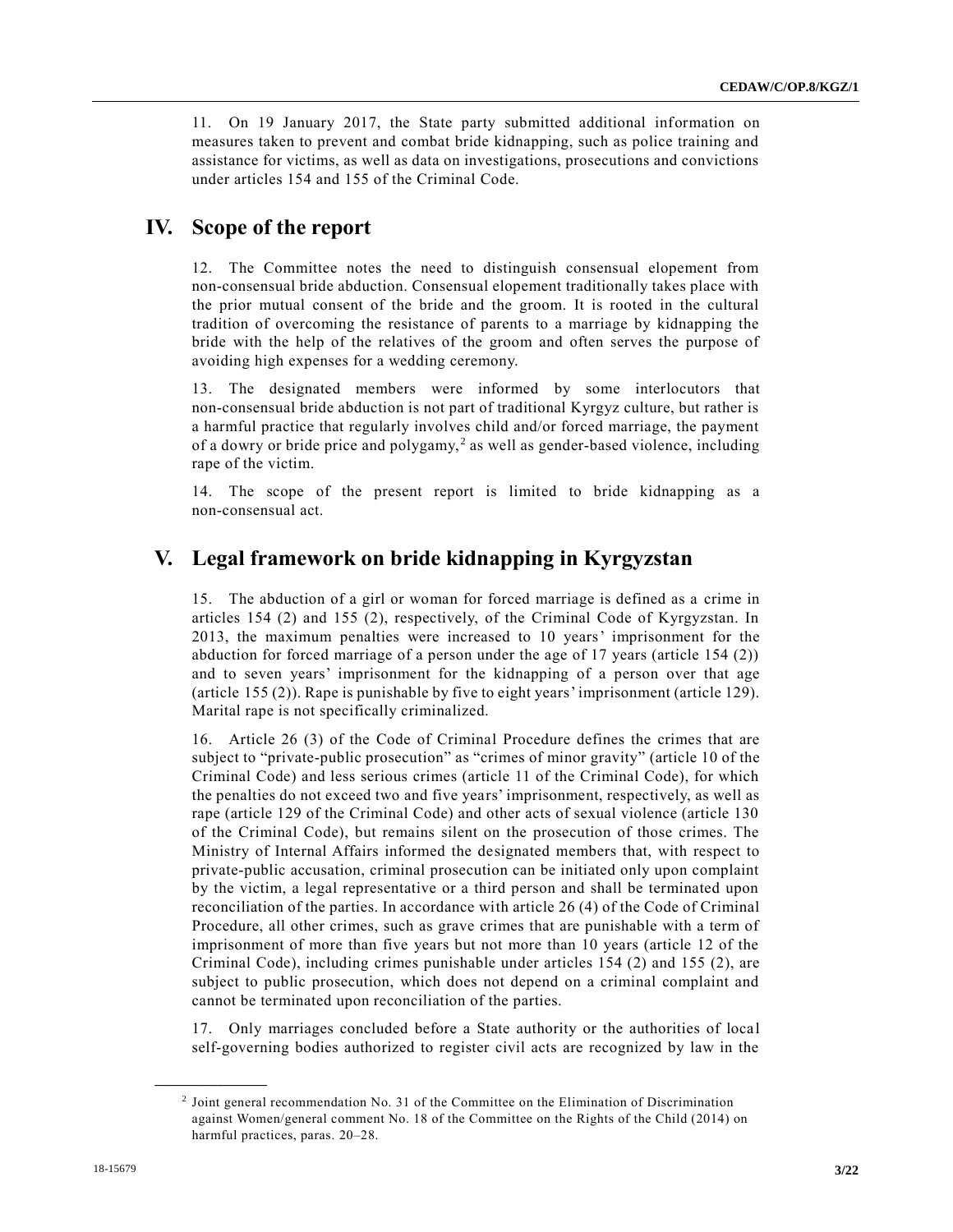State party. Religious wedding ceremonies have no legal effect, in accordance with article 1 (2) of the Family Code.

18. In an amendment to the Criminal Code of 17 November 2016, a new article 155<sup>1</sup> was added, in which it is stated that the parents (or guardians) of a minor who undergoes a religious wedding ceremony, persons who conduct a religious wedding ceremony involving a minor and persons above the age of 18 years who undergo a religious wedding ceremony with a minor in violation of the law on the minimum age of marriage are punished with imprisonment of from three to five years.

19. Article 14 of the Family Code establishes the minimum age of marriage at 18 years and allows for the age of marriage to be lowered by one year on the basis of a decision by the local administration.

## **VI. Findings of fact**

#### **A. Gender stereotypes and sociocultural context of bride kidnapping**

20. In a national survey conducted by the United Nations Population Fund and the United Nations Entity for Gender Equality and the Empowerment of Women (UN-Women) in 2016, approximately 80 per cent of the respondents opposed bride kidnapping.<sup>3</sup> In this regard, the Committee notes as positive the information received by the designated members that education on gender equality has been included in certain school curricula and training for teachers and that school competitions and theatre plays on bride kidnapping have been organized by local village committees on the elimination of domestic violence.

21. While only 3 per cent of respondents from urban areas and from 5 to 6 per cent of respondents from rural areas viewed bride kidnapping positively, 14.9 per cent of the male respondents from rural areas were indifferent to bride kidnapping.<sup>4</sup> In certain regions, more than 30 per cent of the men believed that the victim of bride kidnapping should marry the abductor.<sup>5</sup>

22. During their meetings with the Deputy Minister for Foreign Affairs, the Deputy Minister of Justice, the Deputy Director of the State Commission on Religious Affairs and the Deputy Chair of the Supreme Court, held on 14, 15 and 19 December 2016, the designated members noted a tendency to downplay the extent of bride kidnapping. The local administration in Osh denied outright that bride kidnapping persists in the region.

23. The Director of the Sezim Crisis Centre in Bishkek informed the designated members that, during the Soviet era, bride kidnapping was not criminalized, which led to the perception that it was a harmless tradition. A member of parliament explained that, after the collapse of the Soviet Union, a "lost generation" of Kyrgyz men had sought reaffirmation of their masculinity and cultural identity in practices such as bride kidnapping. While bride kidnapping was not widespread during Soviet times, the number of cases per year is currently estimated at 12,000. <sup>6</sup> The Committee notes that the maternal mortality rate in the State party is one of the highest in the

<sup>3</sup> United Nations Entity for Gender Equality and the Empowerment of Women (UN-Women) and United Nations Population Fund (UNFPA), *Gender in Society Perception Study (National Survey Results)* (Bishek, UNFPA, 2016), p. 112.

<sup>4</sup> Ibid.

<sup>5</sup> Ibid., p. 123.

<sup>6</sup> See Asian Development Bank, "Kyrgyz Republic: 16 day campaign to end gender-based violence (2013)", December 2013; and UN-Women, "Stopping bride kidnapping in Kyrgyzstan", 9 August 2016.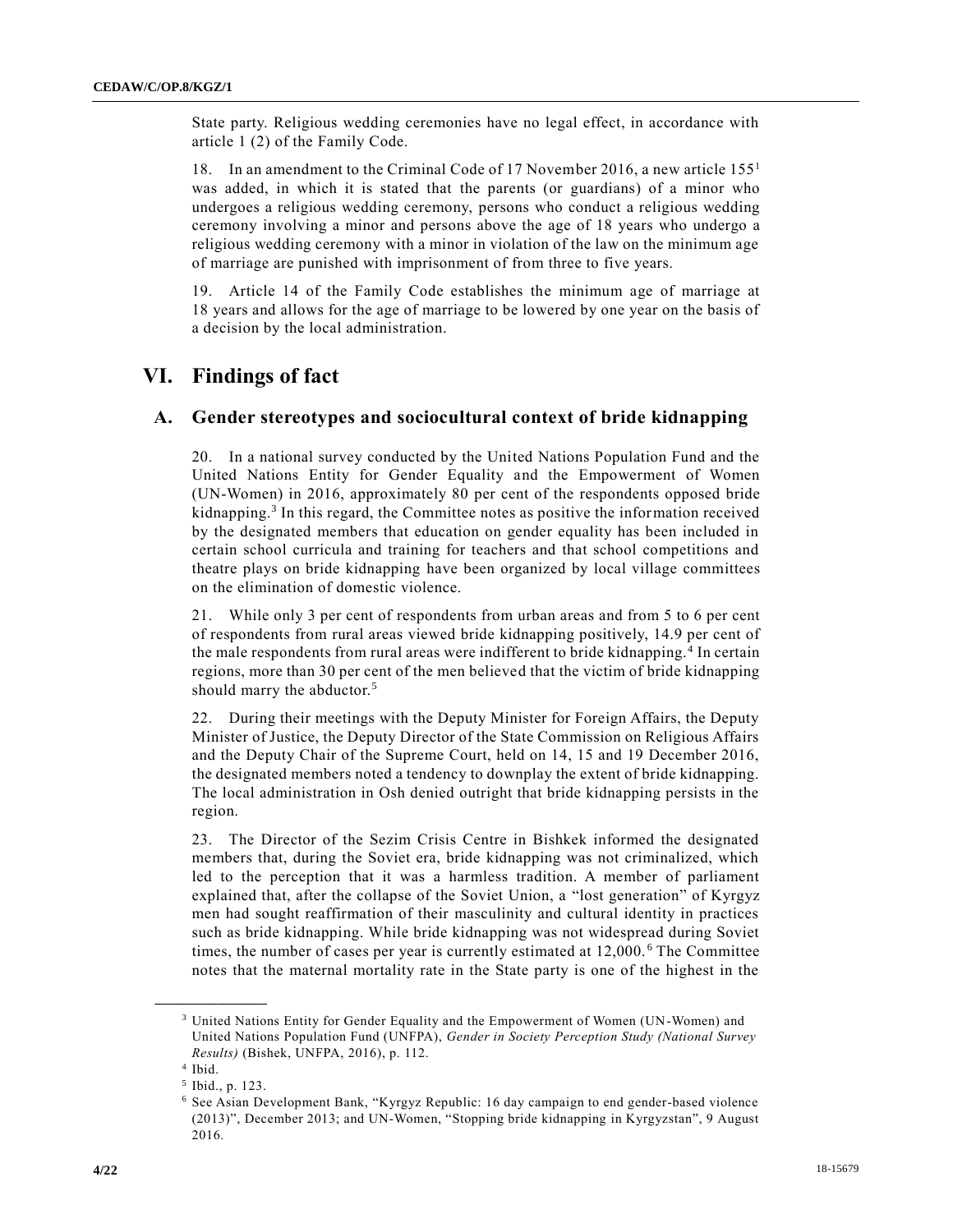region.<sup>7</sup> This can be attributed in part to the fact that bride kidnapping often results in early pregnancies.<sup>8</sup>

24. During the visit, the designated members interviewed more than 30 victims of bride kidnapping in Bishkek, Karakol and Osh. Many interviewees stated that women who run away from kidnappers are stigmatized and considered by their communities to be a shame for their families. They are presumed to have lost their virginity, which makes it difficult for them to find a husband of their choice. In Kyrgyz society, the social status of married women is higher than that of unmarried women. According to the police department in Karakol, victims who were pressured into consenting to marriage therefore usually deny that they were kidnapped. According to the Meerman Crisis Centre in Karakol, victims are stigmatized when they take a kidnapper to court, are unable to return to their villages and are sometimes compelled to emigrate.

### **B. Circumstances of abductions**

25. The designated members observed that victims from low-income families and/or female-headed households are especially vulnerable to bride kidnapping. In some cases, the kidnapper took advantage of the fact that the victim's father was ill,<sup>9</sup> had died<sup>10</sup> or had left the family.<sup>11</sup> Kidnappers often have a low level of education, limited professional prospects and low self-esteem. By kidnapping the victim, they are trying to avoid having to compete with other men, being rejected or having to pay for the wedding and a high bride price.<sup>12</sup>

26. The Committee notes that the scenarios of bride kidnapping vary, but that there is one recurrent pattern: a perpetrator or his parents choose a victim, who is abducted, usually with the help of family members or friends. She is brought by force to the house of the kidnapper's parents, where preparations for a traditional wedding ceremony are already under way. The kidnapper's family normally puts pressure on the victim to consent to the wedding, sometimes assisted by the victim's parents, who wish to avoid the stigma attached to victims who escape forced marriage.<sup>13</sup> As soon as the consent of the victim or her parents has been obtained, the perpetrator's family celebrates the religious wedding ceremony. The victim is regularly raped in the night following the ceremony.

27. Most victims interviewed, including those who, after persuasion, consented to the marriage, described the shock that they had experienced. The majority of victims interviewed decided to stay with the kidnapper. Many were ashamed that they had been raped. <sup>14</sup> The designated members were told that, in 2012, two 18-year-old university students from the Issyk Kul region had committed suicide after having been

<sup>7</sup> 76 deaths per 100,000 live births (United Nations Development Programme (UNDP), *Human Development Report 2016: Human Development for Everyone* (New York, UNDP, 2016), p. 215).

<sup>8</sup> Meeting with United Nations entity on 12 December 2016.

<sup>9</sup> Interviews with victim M. from Uzbekistan, 13 December 2016, and victim G. from Karakol, 16 December 2016.

<sup>&</sup>lt;sup>10</sup> Interviews with victim A. from Jalalabad, 12 December 2016, victim I. from Bishkek, 13 December 2016, victim A. from Ak-Suu district, 17 December 2016, victim E. from Osh, 18 December 2016, and victim Y., 18 December 2016.

<sup>&</sup>lt;sup>11</sup> Interview with victim H. from Karakol, 16 December 2016.

<sup>12</sup> UN-Women and UNFPA, *Gender in Society Perception Study*, p. 133.

<sup>&</sup>lt;sup>13</sup> Interviews with victim A. from Jalalabad and victim X. from Naryn, 12 December 2016.

<sup>&</sup>lt;sup>14</sup> Interview with the Director of the Sezim Crisis Centre, 13 December 2016. See also Begimai Sataeva, *Public Shaming and Resistance in the Context of the Bride Kidnapping Phenomenon in Kyrgyzstan*, master's thesis, Utrecht University, 2017.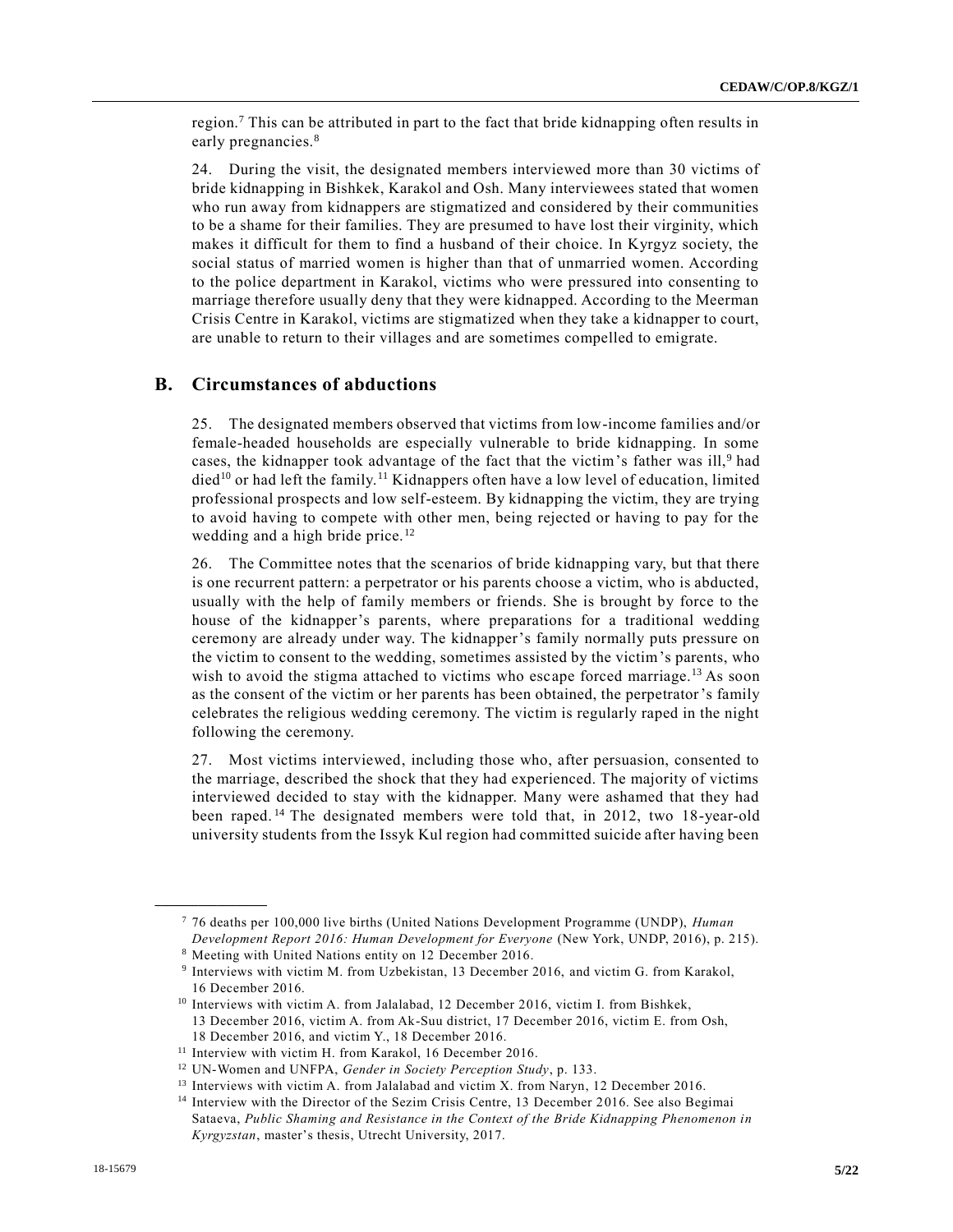kidnapped. In about one fifth of cases, victims are set free after threatening to call the police or escape.<sup>15</sup>

### **C. Non-registration of marriages and religious wedding ceremonies**

28. As it is considered a sin to enter into intimate relations without a religious wedding ceremony, the kidnapper's family usually invites an imam or other person, who is not necessarily an official religious authority, to officiate at the ceremony once the victim's "consent" has been obtained under pressure. Religious leaders explained that a religious wedding ceremony without the consent of both parties is not valid. In practice, religious wedding ceremonies are reportedly performed even in the absence of the woman's or girl's consent. Notwithstanding the new article 155<sup>1</sup> criminalizing the religious clergy, families and adults involved in religious wedding ceremonies involving girls, such ceremonies continue to be performed.

29. The designated members met religious leaders, including women, who confirmed that no registry of religious unions exists. They explained that a proposed amendment to the Family Code, which would have required the prior civil registration of a marriage for a religious wedding ceremony to take place, had been withdrawn in parliament, as it was argued that it would have interfered with religious freedom. Religious unions without civil registration therefore continue to be conducted, despite having no legal effect.

## **D. Role of relatives**

30. Many victims stated that their families, especially their mothers, had assisted the kidnapper by either facilitating the abduction or putting pressure on the victim to stay with him. In some cases, the mother of the victim had been a victim of bride kidnapping herself.<sup>16</sup> While most victims felt betrayed by their parents, some also emphasized the good intentions of their parents and the societal or financial pressure placed upon them.

31. The members took note of cases in which parents had been supportive of victims, protected them and brought charges against the perpetrators, especially in cases in which the daughter was underage<sup>17</sup> or the groom had a criminal record and/or had been married before and had divorced.<sup>18</sup>

### **E. Role of the judiciary and law enforcement agencies in investigating, prosecuting and punishing cases of bride kidnapping**

32. The prevention and investigation of crimes fall under the responsibility of the investigative units of the police. Prosecution authorities informed the designated members that their mandate was limited to ensuring that the internal affairs bodies conduct proper investigations.

33. The Deputy Minister of Internal Affairs emphasized that the investigation of crimes related to bride kidnapping was a priority. However, United Nations sources indicate that only a few cases of bride abduction are officially registered in the State

<sup>&</sup>lt;sup>15</sup> Open Society Institute and Open Line, report on bride kidnapping in Kyrgyzstan (Bishkek, 2010), p. 56.

<sup>16</sup> Interview with victim X. from Naryn.

<sup>&</sup>lt;sup>17</sup> Victim H. from Karakol was 14 years old when she was kidnapped.

<sup>&</sup>lt;sup>18</sup> The kidnapper of victim A. from Talas region, interviewed on 18 December 2016, had a criminal record and was divorced.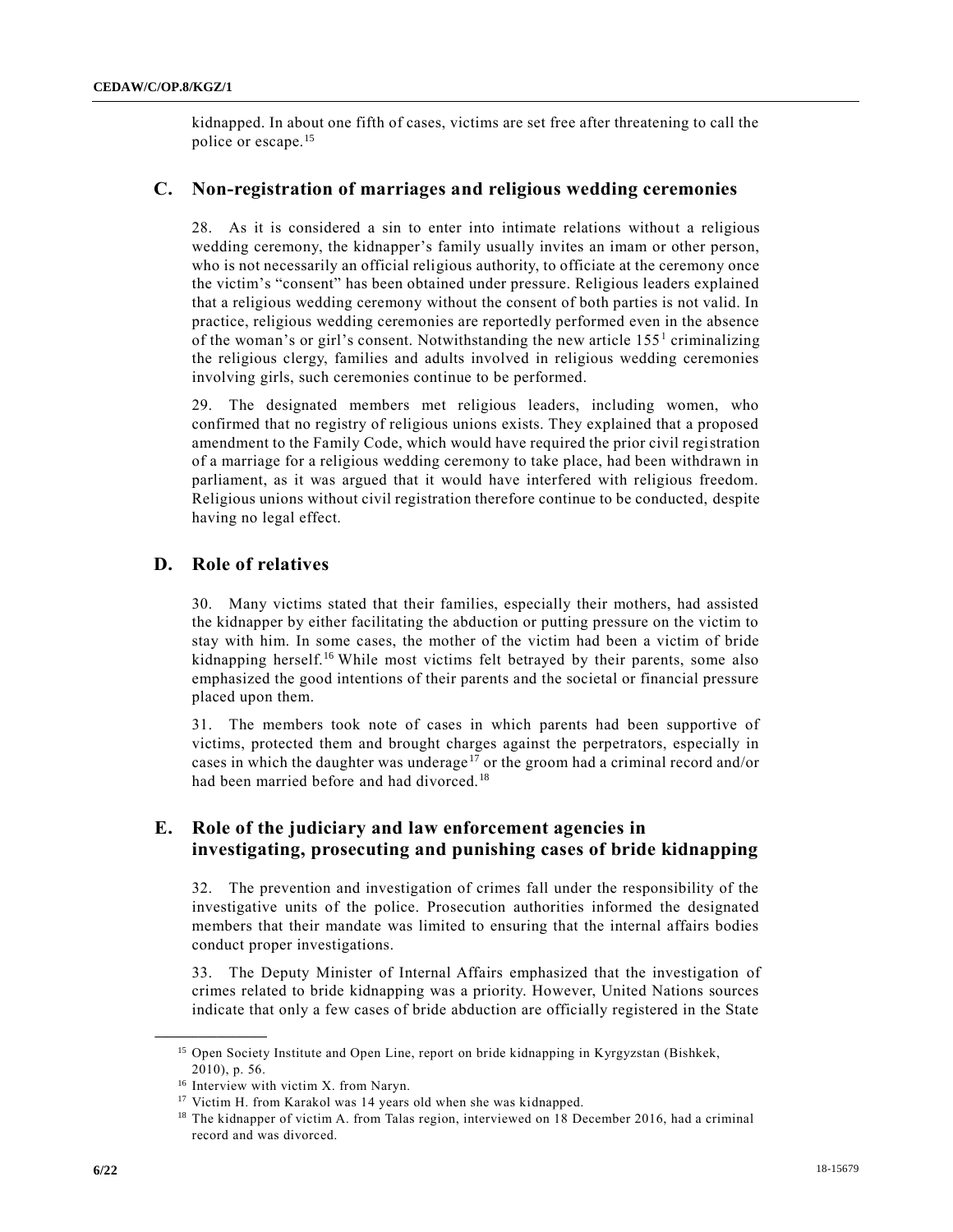party.<sup>19</sup> Internal affairs bodies are not interested in such cases, as complaints, even when they are filed, are rarely brought to court because the families of the victim and the perpetrator often settle the case through reconciliation.<sup>20</sup> According to figures received by the designated members from the Supreme Court, of the 197 criminal cases initiated under article 155 of the Criminal Code from 2011 to 2016, 112 were referred to the courts, 26 were terminated upon withdrawal of the complaint and 32 were suspended because the accused had evaded criminal proceedings; 38 perpetrators were convicted in 2015 and 27 in 2016. During the same period, 63 criminal cases were initiated under article 154, of which 38 were referred to the courts, 12 were terminated upon withdrawal of the charges and 6 were suspended; two perpetrators were convicted in 2015 and five in 2016.

34. The designated members noted that several officials were unaware that the crimes under articles 154 (2) and 155 (2) of the Criminal Code are subject to public prosecution. <sup>21</sup> Given the limited knowledge on the part of law enforcement authorities, the distinction between private-public and public prosecution is not strictly applied in practice.<sup>22</sup> Many police officers reportedly believe that they cannot accept complaints from third persons and that they must close a criminal case as soon as the victim has reconciled with the perpetrator and withdrawn her complaint. As a result, cases involving abduction are often terminated upon reconciliation and withdrawal of the complaint. The Minister of Labour and Social Development acknowledged the need for capacity-building for law enforcement officers to address this implementation gap. $^{23}$ 

35. Forced sexual intercourse following bride kidnapping is prosecuted under article 129 of the Criminal Code only if the victim indicates in her complaint that she was raped, owing to the private-public nature of this crime.

36. According to the Deputy General Prosecutor, it is the exception rather than the general rule that victims withdraw their complaint, and, even if they do so, they can always submit new evidence or circumstances to reopen a criminal case. However, victims and other non-governmental sources informed the designated members that, in most bride kidnapping cases, perpetrators are not punished either because the victim does not file a complaint or because the victim withdraws her complaint after the families of the victim and the kidnapper reconcile. At the meeting with the designated members, the Minister of Labour and Social Development also expressed concern about the practice of terminating cases of forced marriage upon reconciliation. 24

37. Victims interviewed by the designated members mentioned reluctance on the part of the police to investigate cases of bride kidnapping and refer them to the courts. Police officers are influenced by traditional stereotypes, often discourage victims from filing a complaint and sometimes are under pressure from within their communities or receive bribes so as not to investigate reports of bride kidnapping. One victim<sup>25</sup> said that her husband and his brother, who both had raped her, had forced her to withdraw her complaint. As she was under 16 years of age and could not write

<sup>19</sup> UN-Women and UNFPA, *Gender in Society Perception Study*, p. 119.

<sup>20</sup> Ibid., p. 126.

<sup>&</sup>lt;sup>21</sup> Joint meeting with State authorities on 13 December 2016 (Deputy Minister of Internal Affairs); meeting with the head of the investigation unit of the police department in Karakol on 16 December 2016; and meeting with the Deputy General Prosecutor on 19 December 2016.

<sup>22</sup> Meeting with United Nations entity on 12 December 2016.

<sup>&</sup>lt;sup>23</sup> Meeting with the Minister of Labour and Social Development on 14 December 2016.

 $24$  Ibid.

 $25$  Interview with victim A. from Ak-Suu district, 17 December 2016.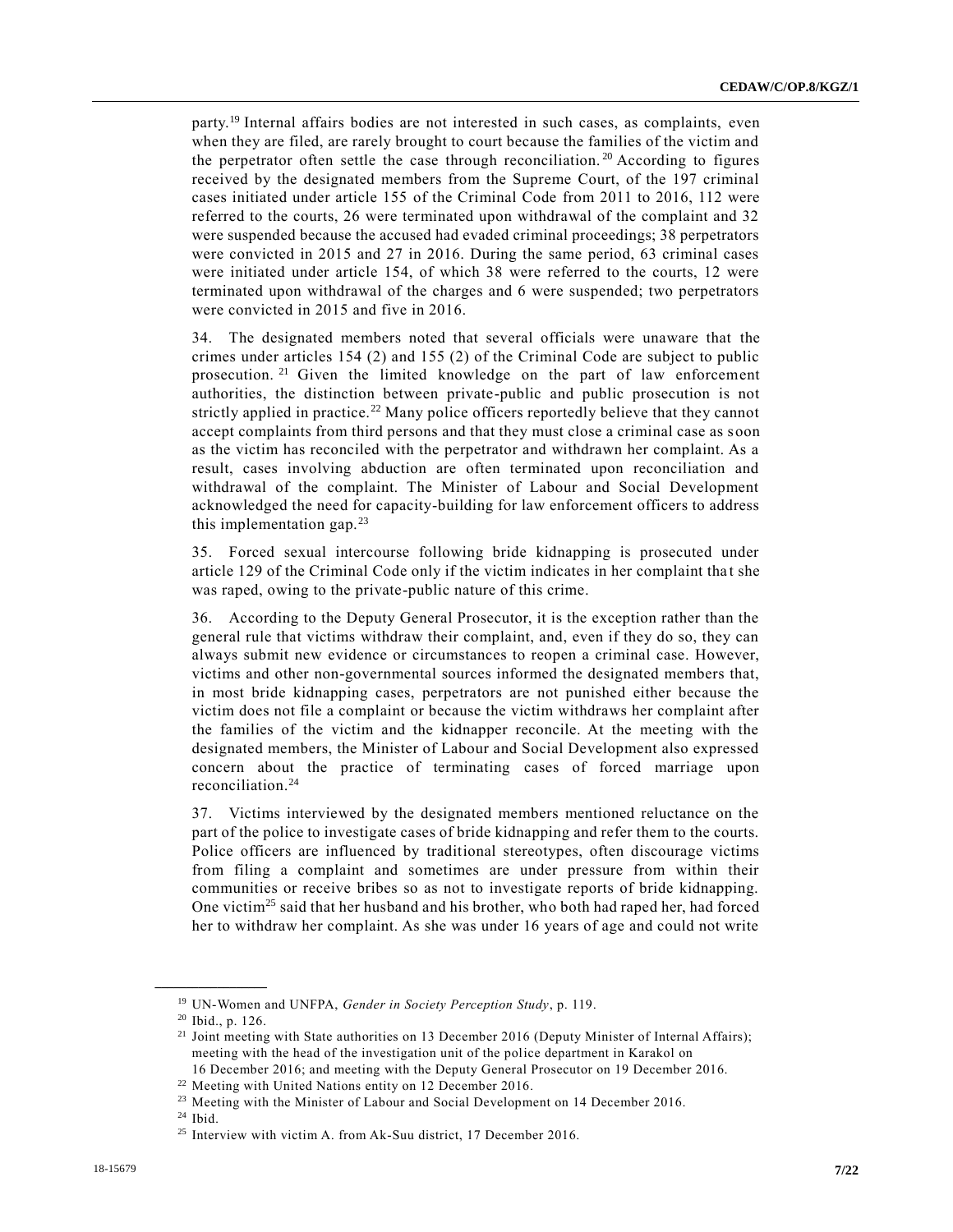the withdrawal letter herself, the police officer had written it for her, without interrogating the kidnapper or his family.

38. Another barrier to the access of victims to justice is that, under the Code of Criminal Procedure, a victim's testimony must be supported by forensic evidence. While forensic evidence can be obtained at the regional level from trained medical personnel for cases in which physical violence was used to force a victim of bride kidnapping to enter into child and/or forced marriage, it can be obtained from the State Forensics Centre in Bishkek only in cases involving psychological violence. According to the Ministry of Justice, the law enforcement agencies are often unable to establish the victim's lack of consent in the absence of such evidence. Cases involving psychological violence are therefore frequently not referred to the courts, or the courts acquit the accused.

39. In addition, Kyrgyz courts rarely make full use of the increased penalties for bride kidnapping introduced by the amendments of 2013 to articles 154 (2) and 155 (2). Non-governmental organizations informed the designated members that the courts tend to impose suspended sentences when the convict is a first-time offender and that, in some cases, they treat bride kidnapping as an administrative offence and merely impose a fine, notwithstanding the more severe penalties prescribed by law. <sup>26</sup>

40. According to non-governmental organizations, prison sentences are imposed only in exceptional cases that receive media attention or in cases that are taken up by non-governmental organizations.<sup>27</sup> Victims confirmed that lenient sentences are imposed for bride kidnapping. In one case, the kidnapper and his accomplice were sentenced to two years of house arrest for raping the victim. Parents or other accomplices of the kidnapper are rarely sentenced, although complicity in the crimes under articles 154 (2) and 155 (2) is punishable pursuant to article 30 of the Criminal Code.

41. The State party is focusing on capacity-building to fight impunity for bride kidnapping. It has delegated a number of preventive tasks to local bodies, which do not necessarily have sufficient capacity to perform these functions, including 552 public prevention centres mandated by the Law on Crime Prevention to develop preventive plans on bride kidnapping and village committees on the elimination of domestic violence.

## **F. Fate of victims within forced marriages and following their termination**

42. According to the non-governmental organization Open Line, domestic violence is disproportionately prevalent in forced marriages. In most cases, however, victims, who are often destitute, prefer not to file a complaint because they want to preserve family unity or because they are afraid that their children will be taken away from them upon termination of the forced marriage.

43. Several victims complained about exploitation and abuse by family members of their husband, who forced them to do the housework, denied them education and illtreated or humiliated them. Others reported that their husbands were alcoholics and abusive, had married a second wife in a religious wedding ceremony or had

<sup>&</sup>lt;sup>26</sup> Meeting with non-governmental organizations at the Meerman Crisis Centre in Karakol on 16 December 2016.

 $27$  Ibid.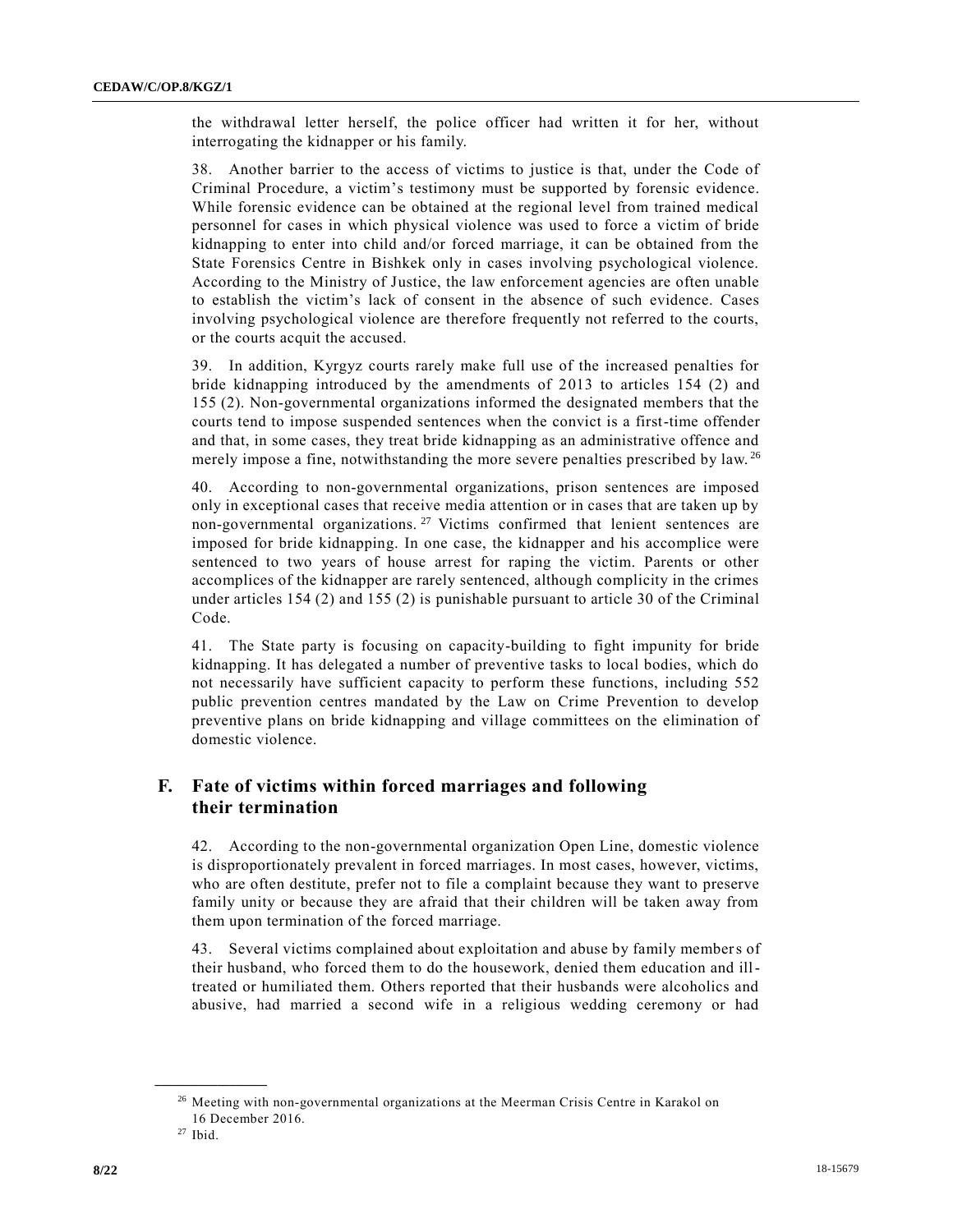abandoned them. In some cases, victims of bride kidnapping are prompted to commit suicide.<sup>28</sup>

44. According to the Minister of Education, in the six cases of bride kidnapping of girls registered in 2015, all victims had received assistance from the State party to complete their education. This is not the case, however, when the crime is not reported. To keep track of children dropping out of school, educational institutions are required to report such cases to special committees on children's affairs when they have been unable to contact the parents.

45. According to the Ministry of Justice, following the termination of a forced marriage, custody of any children is normally given to the mother. Kidnappers often lose interest in their children and fail to support them financially. Women are at a disadvantage upon termination of a religious union, which fails to protect their economic rights and does not require a court decision on divorce, child custody and alimony. The fact that the father's name is entered into the civil registry only if he is present at the birth registration encourages men to deny paternity to avoid alimony payments. One of the victims interviewed had been able to obtain a court decision ordering the father to pay from 3,000 to 4,000 soms of alimony per month for their four children only because the marriage had been officially registered.<sup>29</sup> Several victims stated that child support benefits are very low in the State party. Their destitute situation reportedly forces many victims to emigrate and leave their children behind.<sup>30</sup> Following separation or divorce from the kidnapper, victims often find it difficult to obtain an affordable place at kindergarten for their children.

### **G. Access to remedies, protection and rehabilitation for victims of bride kidnapping**

46. The Committee notes that the lack of legal literacy had prevented several of the victims interviewed from reporting their cases to the police. Non-governmental organizations informed the designated members that, although during the consideration and following the adoption of the amendments to the Criminal Code in 2013, civil society had increased public awareness of the criminalization of bride kidnapping, legal literacy remained low, especially with regard to the procedure for reporting the crime.<sup>31</sup> Other barriers to reporting noted by victims included limited trust in the justice system, fear of stigmatization, the costs of court proceedings, possible criminal law consequences for family members and interviews with victims frequently being conducted by male police officers or together with the perpetrator.

47. Limited access to legal aid prevents many victims of bride kidnapping from gaining access to justice. A network of 10 legal aid centres providing free legal aid has reportedly assisted some 38,000 applicants since 2010. However, legal aid is normally available only to the accused. Although victims of crimes can apply for legal aid under Order No. 5415, the Family Code and a new law on legal aid, in practice

<sup>&</sup>lt;sup>28</sup> Lucio Valerio Sarandrea, "In Kyrgyzstan, a new law protects girls against early marriage", UNDP in Europe and Central Asia, 25 November 2016.

<sup>29</sup> In a survey by a non-governmental organization, 205 victims responded that their kidnapping had been "legitimized" through customary marriage. In 23 per cent of those cases, the marriage was later officially registered. Six victims responded that their marriage had been officially re gistered without any religious ceremony, and seven victims lived neither in a religious union nor an officially registered marriage (Open Society Institute and Open Line, bride kidnapping analysis report, Bishkek, 2010, pp. 56–57).

<sup>30</sup> Meeting with non-governmental organizations at the Meerman Crisis Centre in Karakol on 16 December 2016.

<sup>31</sup> Ibid.; and concluding meeting with non-governmental organizations in Bishkek on 18 December 2016.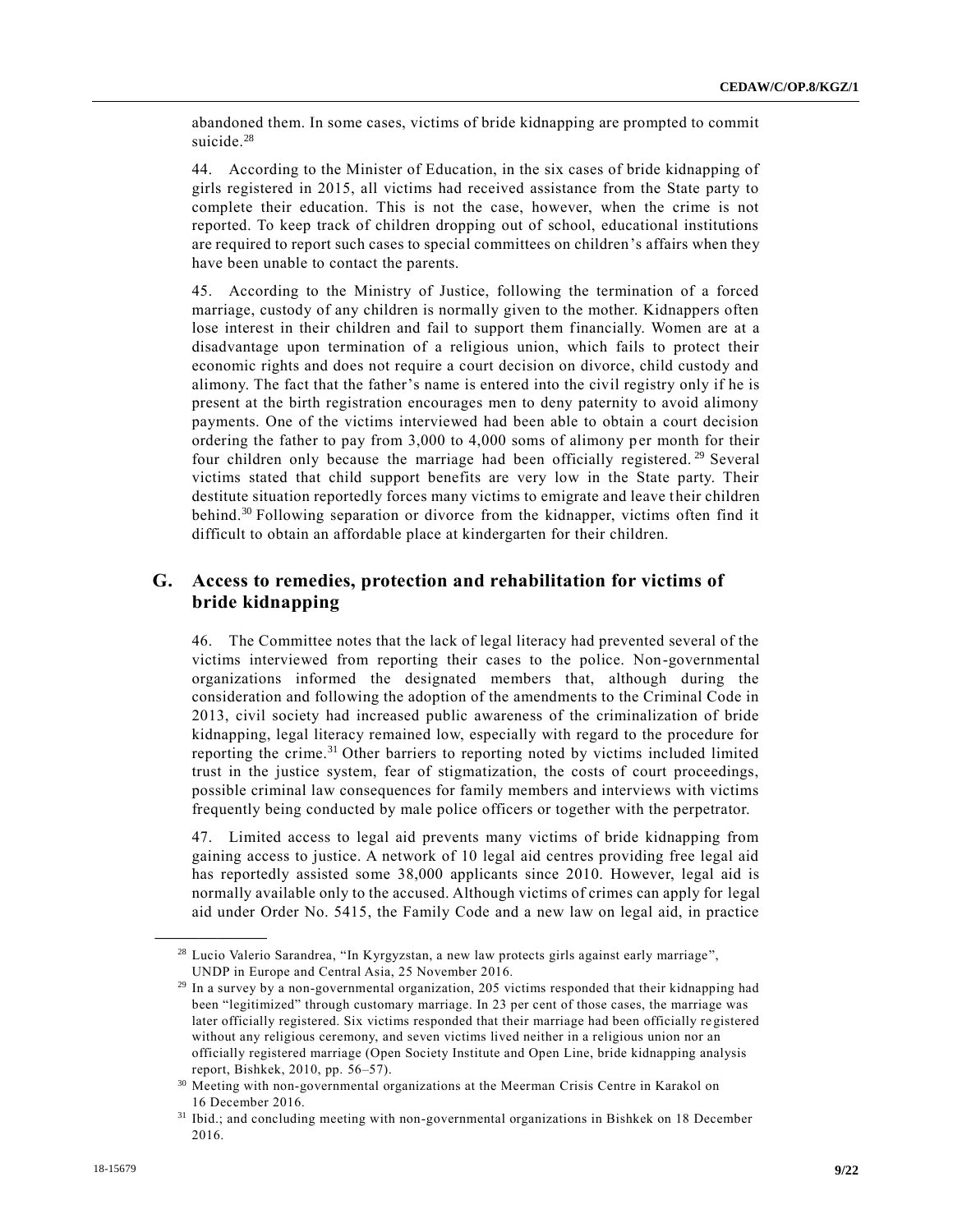they receive legal assistance during court proceedings only from non-governmental organizations that receive little or no State funding and depend on donor support.

48. Several victims alleged that the police or the lawyer of the accused had tried to dissuade them from pursuing a complaint.<sup>32</sup> Others acknowledged that duty officers at police stations or investigative officers had provided them with procedural information or assisted them in drafting a complaint.  $33$  The Office of the Ombudsperson sometimes assists victims with court proceedings or refers them to non-governmental organizations. According to non-governmental organizations, the existing free nationwide 24-hour hotline is little known and is not specifically oriented towards victims of bride kidnapping. <sup>34</sup>

49. The State party has taken a number of measures to encourage victims of bride kidnapping to file criminal complaints. The Ministry of Internal Affairs has established a department for legal assistance that is mandated to provide support to victims and witnesses.

50. According to the Ministry of Internal Affairs, of the more than 5,000 protection orders issued in domestic violence cases in 2016, 28 related to victims of bride kidnapping. Local police can issue temporary protection orders valid for 15 days, while court orders are valid for one month. In addition to victims, any witnesses or crisis centres can apply for protection orders. The designated members ascertained the lack of preventive protection orders for victims who face repeated kidnapping attempts by the perpetrator or when there are sufficient grounds to believe that such an attempt is imminent.

51. The Supreme Court informed the designated members that courts are unable to order victim rehabilitation measures, as there is no specific legislation or budget for assistance to victims of bride kidnapping. Psychological counselling is provided to victims of gender-based violence essentially only by non-governmental organizations, such as the Sezim Crisis Centre in Bishkek, which offers individual and group therapy. Victims described these services as extremely helpful. According to the Director of the Sezim Crisis Centre, more than 4,000 victims of gender-based violence have received assistance at the centre since its establishment in 1998. Owing to its limited capacity, the centre provides services to victims of bride kidnapping who have escaped forced marriage only in exceptional cases.

52. Sezim and a few other independent crisis centres run by civil society, such as the Meerman Crisis Centre in Karakol and the Ak-Jurok Crisis Centre in Osh, are the only ones providing shelter and basic items to victims of gender-based violence. An association of 13 non-governmental crisis centres provides social and legal support to victims of gender-based violence. However, only seven were operational at the time of the visit, owing to limited funding.

53. The independent crisis centres receive little if any financial support from the State party. Sezim receives 20 per cent of its funding from the Ministry of Labour and Social Development, and the Office of the Mayor of Bishkek has made premises available for the Sezim shelter and pays its public utility bills. However, international donor support was not secured beyond 2017. The Meerman shelter is funded entirely by donors, and Ak-Jurok makes use of a room at the hospital in Osh, where it can temporarily shelter victims of domestic violence. As these shelters are overcrowded, victims of bride kidnapping can be admitted only in serious cases of gender-based violence. The Sezim shelter was able to receive 264 persons in 2014.

<sup>&</sup>lt;sup>32</sup> Interview with victim A. from Talas region, 18 December 2016.

<sup>&</sup>lt;sup>33</sup> Interview with victim A. from Jalalabad, 12 December 2016.

<sup>&</sup>lt;sup>34</sup> Initial meeting with non-governmental organizations in Bishkek on 13 December 2016.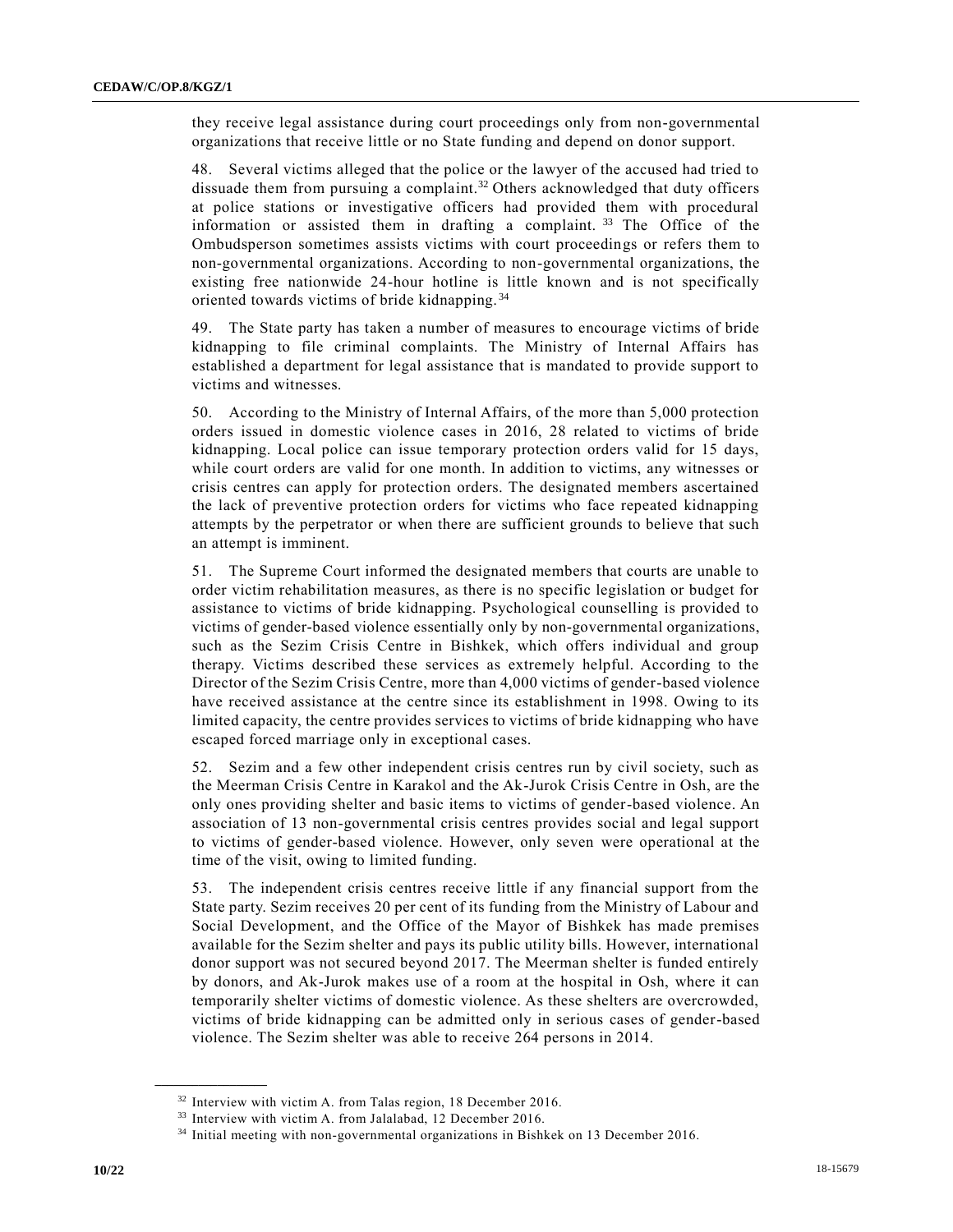## **VII. Legal findings**

## **A. State party's obligations under the Convention in relation to bride kidnapping**

54. States parties are obliged not to cause discrimination against women through acts or omissions and to react actively against discrimination against women, regardless of whether such acts or omissions are perpetrated by the State or by private actors.<sup>35</sup>

55. Discrimination can occur through the failure of States not only to take the necessary legislative measures but also to enforce existing laws. <sup>36</sup> In this regard, the Committee recommended that the State party strengthen the capacity of judges and law enforcement agencies to protect women and girls from bride kidnapping and provide systematic training on the criminal nature of this harmful practice [\(CEDAW/C/KGZ/CO/4,](https://undocs.org/CEDAW/C/KGZ/CO/4) para. 20 (b) and (c)).

56. The Committee recalls that the abduction of girls and women for child and/or forced marriage is not only a harmful practice but also a pervasive form of genderbased violence against women,  $37$  especially if accompanied by rape. States parties have a due diligence obligation under article 2 (e) of the Convention to take all appropriate measures to prevent, investigate, prosecute, punish and provide reparations for acts or omissions by non-State actors that result in gender-based violence against women, including acts of bride kidnapping. The failure of a State party to take all appropriate measures to prevent acts of bride kidnapping when its authorities know or should know of the danger of such acts, or the failure to investigate and punish perpetrators and to provide reparations to victims of such acts, serves as tacit permission or encouragement of bride kidnapping.<sup>38</sup>

57. Under article 2 (c) of the Convention, States parties must ensure that victims of bride kidnapping have recourse to affordable, accessible and timely remedies, with legal aid, if necessary, free of charge. They must provide access to appropriate reparations.<sup>39</sup> Ensuring access to justice may require that fees for legal aid and issuing or filing documents, as well as court, transportation, room and board costs, are waived or reduced.<sup>40</sup> It also requires supportive environments and legal literacy programmes that empower victims to claim their rights without fear of retaliation. <sup>41</sup> States parties should also financially support organizations that provide legal aid to victims. <sup>42</sup>

58. States parties are required, under articles 2 (f) and 5 (a) of the Convention, to destigmatize victims of bride kidnapping who are asserting their rights<sup>43</sup> and to modify or eradicate prejudices, stereotypes and practices that are the root cause of

<sup>&</sup>lt;sup>35</sup> General recommendation No. 28 (2010) on the core obligations of States parties under article 2 of the Convention, para. 10.

<sup>36</sup> Ibid.

<sup>&</sup>lt;sup>37</sup> General recommendation No. 35 (2017) on gender-based violence against women, updating general recommendation No. 19, para. 14.

<sup>38</sup> Ibid., para. 24 (b).

<sup>39</sup> General recommendation No. 28 (2010), para. 34; and joint general recommendation No. 31 of the Committee on the Elimination of Discrimination against Women/general comment No. 18 of the Committee on the Rights of the Child (2014), para. 55 (q).

<sup>40</sup> General recommendation No. 33 (2015) on women's access to justice, para. 17 (a).

<sup>41</sup> Ibid., paras. 33 (c) and 51 (d).

 $42$  Ibid., para. 37 (d); and general recommendation No. 28 (2010), para. 34.

<sup>43</sup> General recommendation No. 33 (2015), para. 25.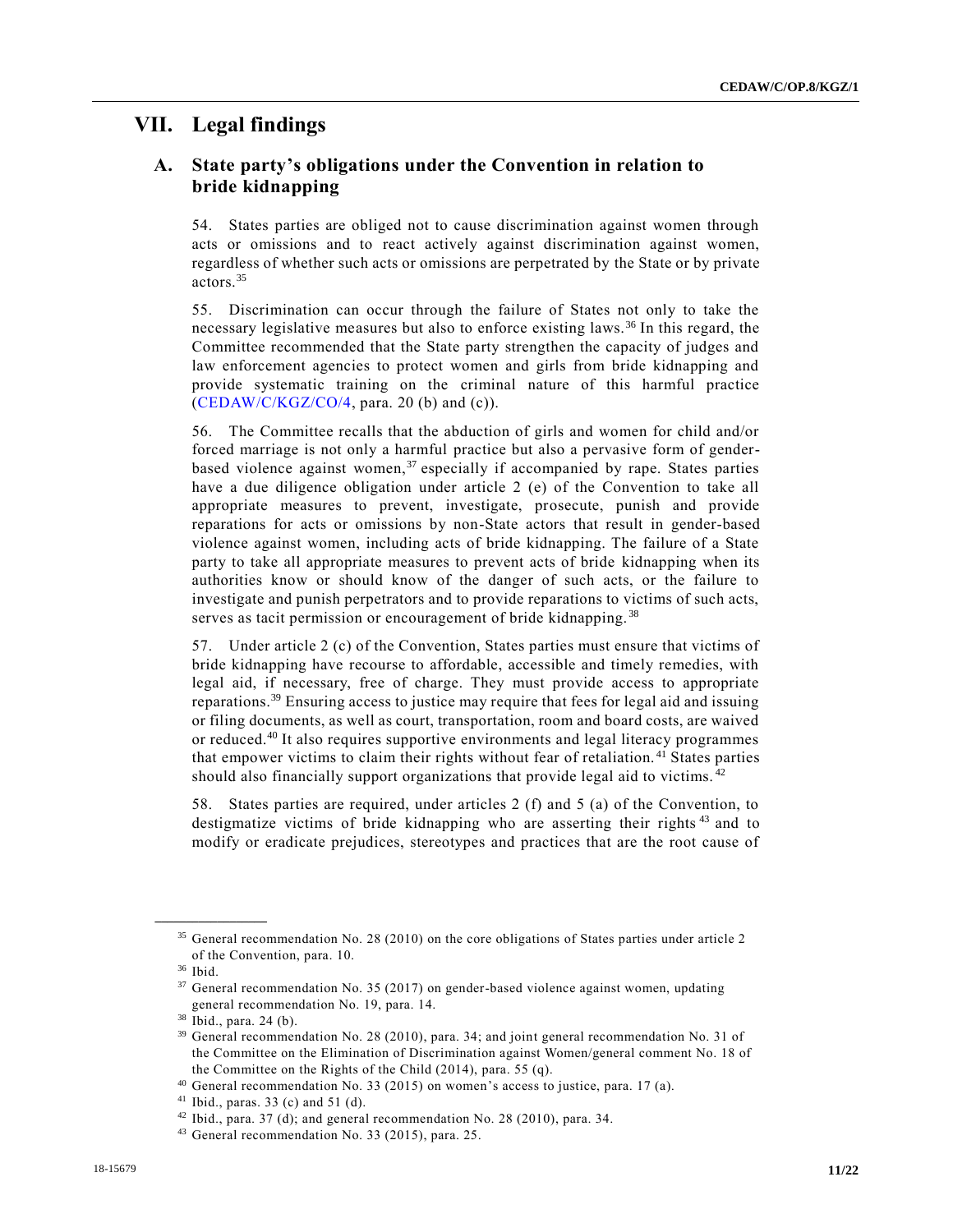this harmful practice, $44$  in collaboration with the education system, the media, civil society and communities.<sup>45</sup>

### **B. Violations of rights under the Convention**

#### **1. Right to live free from gender-based violence against women**

#### **(a) Lack of awareness-raising to prevent bride kidnapping**

59. The Committee acknowledges the efforts made by the State party to raise public awareness of the criminal nature of bride kidnapping by including gender equality and women's rights in certain school curricula and training for teachers. However, the limited effectiveness of these measures underlines the need to take more systematic and comprehensive preventive measures to eliminate patriarchal stereotypes that persist in the State party, especially in rural areas, which perpetuate the social legitimization of bride kidnapping and forced marriage.

#### **(b) Adequacy of the legislative framework**

60. The Committee acknowledges that the penalties in articles 154 (2) and 155 (2) of the Criminal Code are commensurate with the gravity of the crimes and exclude the possibility of merely imposing a fine. However, the State party's failure to specifically criminalize marital rape denies victims of bride kidnapping effective legal protection against rape within forced marriage.

61. The Committee notes that rape is subject to private-public prosecution, in accordance with article 26 (3) of the Code of Criminal Procedure, and that victims of bride kidnapping must therefore complain specifically of non-consensual sexual intercourse following the bride kidnapping for the crime of rape to be prosecuted. The Committee notes that article 26 (3) weakens the protection that the law should afford victims of rape, as rape is punishable by five to eight years' imprisonment (article 129 of the Criminal Code) and therefore constitutes a grave crime within the meaning of article 12 of the Criminal Code that should be prosecuted ex officio.

62. The Committee notes the absence of legislation providing for mandatory restraining or protection orders to safeguard women and girls at risk of bride kidnapping, even when the perpetrator makes repeated attempts to abduct a victim or when there are sufficient grounds to believe that such an attempt is imminent.

#### **(c) Lack of law enforcement**

**\_\_\_\_\_\_\_\_\_\_\_\_\_\_\_\_\_\_**

63. Compared with the number of cases of bride kidnapping per year, estimated at 12,000, the conviction rates under articles 154 (2) and 155 (2) of the Criminal Code are extremely low [\(CEDAW/C/KGZ/CO/4,](https://undocs.org/CEDAW/C/KGZ/CO/4) para. 19). Family members or friends who are complicit in the crime are rarely charged or convicted. The Committee considers that the sentencing policy of the State party in relation to bride kidnapping is too lenient given that the courts tend to impose suspended sentences or fines, especially when dealing with first-time offenders, rather than imposing the penalties stipulated in articles 154 (2) and 155 (2).

64. In addition, the law enforcement bodies are too passive when investigating complaints. Police officers are often reluctant to intervene in cases of bride kidnapping and encourage victims to withdraw their complaint, or they close cases

<sup>44</sup> General recommendation No. 35 (2017), para. 26.

<sup>45</sup> Joint general recommendation No. 31 of the Committee on the Elimination of Discrimination against Women/general comment No. 18 of the Committee on the Rights of the Child (2014), para. 81; and general recommendation No. 33 (2015), para. 35.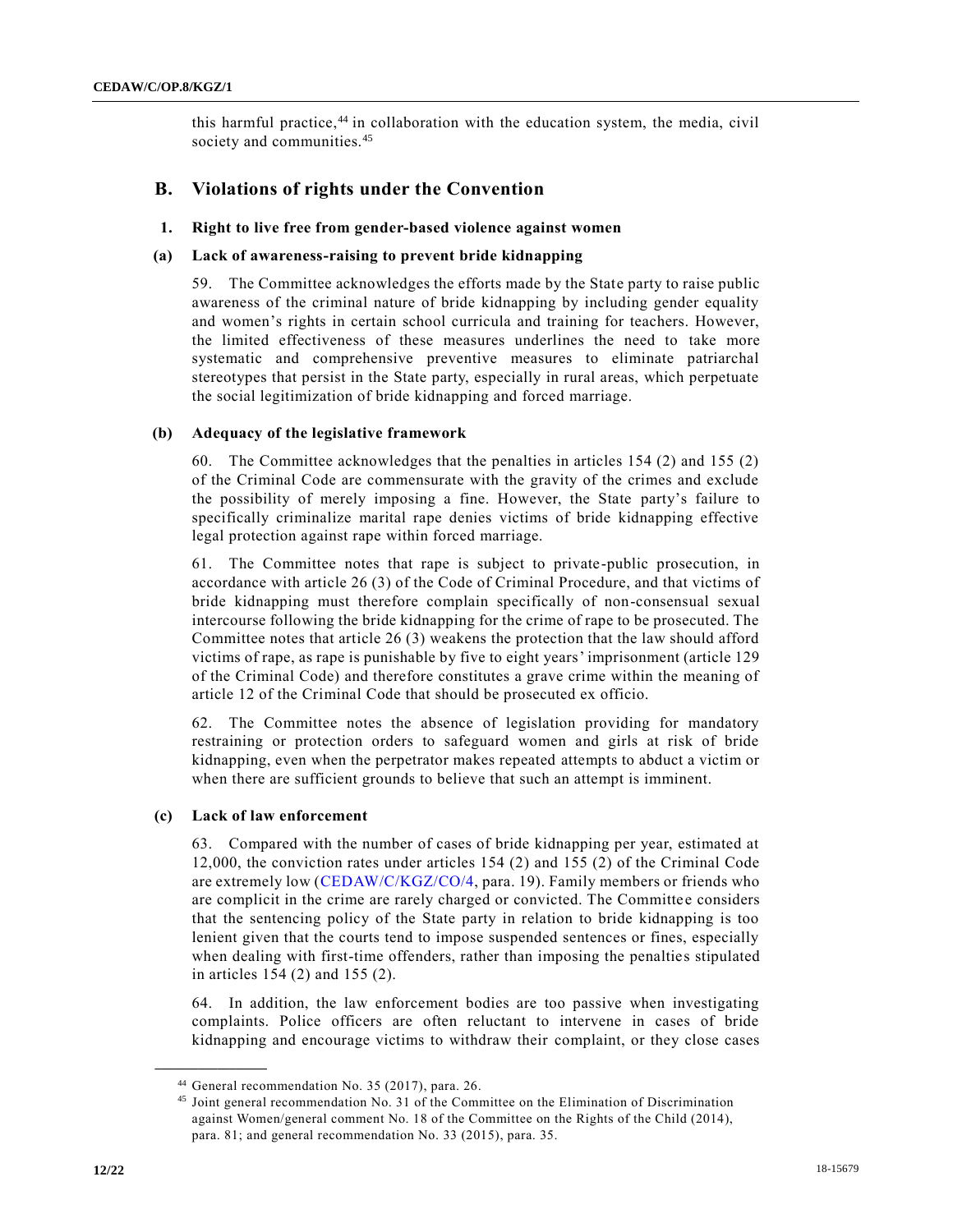upon reconciliation, notwithstanding their duty to investigate further. In some cases, they reportedly obstruct criminal proceedings upon payment of a bribe.

65. The public nature of the crimes under articles 154 (2) and 155 (2) allows the police to initiate criminal proceedings in the absence of a complaint. However, as noted, police officers do not seem to be aware of, or ignore, such a possibility. This is aggravated by the reluctance of victims and their families to report cases of bride kidnapping to the police for fear of social stigma or when family members of the victim have been complicit in the kidnapping. The Committee observes that the non enforcement of articles 154 (2) and 155 (2), although they are of a public nature, gives rise to impunity, as many criminal cases are never initiated in the absence of a complaint from the victim.

66. In the Committee's view, the fact that non-consensual sexual intercourse following bride kidnapping is prosecuted as rape only if declared as such in the victim's complaint serves as further evidence of the State party's failure to comply with its duty to prosecute such severe crimes ex officio.

#### **(d) Lack of capacity-building and awareness-raising for the judiciary and police**

67. The Committee notes the limited impact of capacity-building for judges, prosecutors and law enforcement officials and the need for further mandatory, recurrent and effective training on the strict application of legislation criminalizing bride kidnapping.

68. The reluctance on the part of the judiciary and law enforcement bodies to investigate, prosecute and punish acts of bride kidnapping can be attributed to the persistence of discriminatory stereotypes within these bodies. In that regard, the Committee notes the lack of awareness-raising programmes specifically targeting the judiciary and police with the aim of changing traditional attitudes confining genderbased violence to the private sphere, thereby contributing to a culture of silence and impunity surrounding bride kidnapping.

#### **(e) Findings**

**\_\_\_\_\_\_\_\_\_\_\_\_\_\_\_\_\_\_**

69. The Committee finds that the State party is in violation of the following articles of the Convention:

(a)  $2(f)$ ,  $5$  (a),  $10$  (c) and (h) and 16, for failing to take sustained measures to prevent bride kidnapping by eradicating the prejudices, discriminatory stereotypes and practices that are the root cause of this harmful practice;

(b) 1 and 2 (b), (c), (e) and (f), read with articles 5 (a), 12 and 16, for failing to provide for the ex officio prosecution<sup>46</sup> of bride kidnapping and related sexual violence and for mandatory restraining or protection orders to prevent imminent or repeated attempts of bride kidnapping,  $47$  and for failing to specifically criminalize marital rape;<sup>48</sup>

(c) 1 and 2 (c), (d) and (e), read with articles  $5$  (a), 12 and 16, for failing to comply with its due diligence obligation to effectively investigate, prosecute and punish cases of bride kidnapping and related sexual violence, and to provide mandatory, systematic and effective capacity-building for the judiciary and law enforcement bodies on the strict application of legislation prohibiting these crimes.

<sup>46</sup> General recommendation No. 35 (2017), para. 32 (a).

<sup>47</sup> Joint general recommendation No. 31 of the Committee on the Elimination of Discrimination against Women/general comment No. 18 of the Committee on the Rights of the Child (2014), para. 55 (p).

<sup>48</sup> General recommendation No. 35 (2017), para. 29 (e).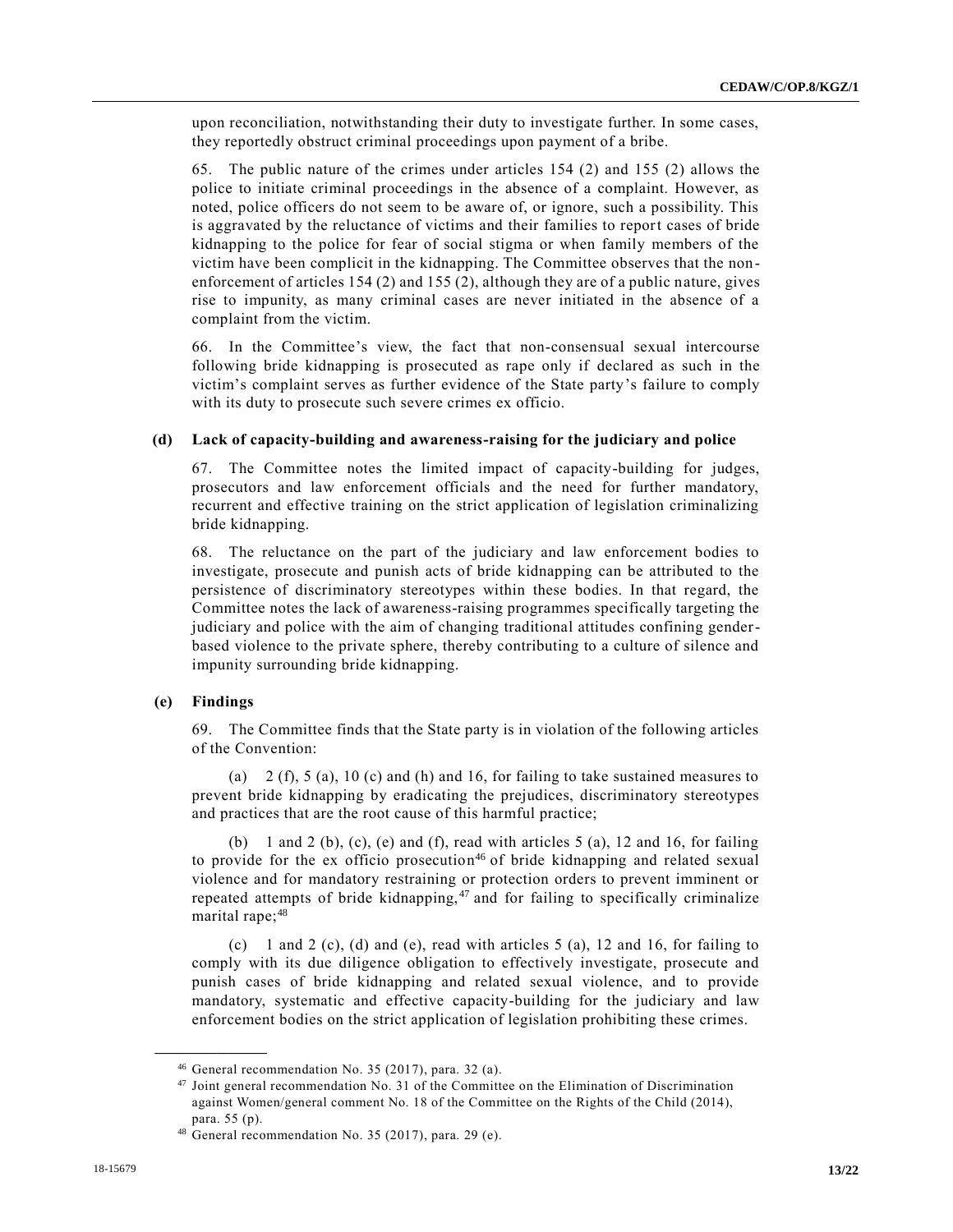#### **2. Right to freely choose a spouse, equal rights within marriage and upon its dissolution and prohibition of child and/or forced marriage**

#### **(a) Equal right to freely choose a spouse and to enter into marriage only with one's free and full consent**

70. The Committee notes that the Constitution of Kyrgyzstan provides for equal rights for men and women to enter into marriage. <sup>49</sup> In practice, however, the social acceptance of bride kidnapping, especially in rural areas, means that many women and girls, unlike men and boys, continue to be subordinated to perpetrators who abduct and force them into marriage without their free, prior and informed consent,  $50$ sometimes into polygamous unions. The perpetrator has the option to ask an imam or other person to conduct a religious wedding ceremony and, in this way, to seek to legitimize his criminal act.

71. Contrary to the view expressed by some State officials during the visit and the widespread belief that bride kidnapping usually takes place with the consent of the woman or girl, the Committee notes that the circumstances surrounding cases of bride kidnapping, such as sexual violence, pressure imposed by the kidnapper and his family and the stigmatization of victims, make it impossible, in most cases, to determine whether the victim's consent to marriage was free and full.

72. The Committee also recalls that the kidnapper's family routinely seeks the consent of the victim's parents, who are often complicit in the kidnapping, and that imams and other persons officiating at religious wedding ceremonies are not concerned with establishing the free and full consent of the bride, with whom they must not speak behind closed doors. In the Committee's view, unions that disregard the free and full consent of one of the spouses constitute forced marriages and violate the right of women and girls to freely choose a spouse.

73. The Committee concludes that women in the State party do not enjoy the same right as men to freely choose a spouse and to enter into marriage only with their free and full consent. It observes that the practice of bride kidnapping has evolved into a harmful practice and a pervasive form of discrimination against women that violates their rights under article 16, paragraph 1 (a) and (b), of the Convention. This violation can be attributed to the State party's failure to prevent religious unions without the consent of the bride by failing to require the civil registration of a marriage for a religious wedding ceremony to take place or the registration of such a ceremony in an official registry.

#### **(b) Equal rights within marriage and upon its dissolution**

74. The Committee notes that the subordinate role of women within marriage is sustained by the persistent gender stereotypes in Kyrgyz society. It considers that the high risk of violence, abuse and deprivation of rights faced by victims of bride kidnapping within forced marriages is a direct consequence of the fact that such unions are based on physical or psychological violence from the very outset.

75. The Committee notes that victims of bride kidnapping are regularly left without protection following the termination of a religious union that has no legal effect. In the absence of the civil registration of the marriage, women are deprived of rights in relation to the sharing of joint marital property and child custody that are normally

<sup>49</sup> Kyrgyzstan, Constitution (as amended on 11 December 2016), article 13; see also Kyrgyzstan, Law on State Guarantees of Equal Rights and Equal Opportunities for Men and Women (2008).

<sup>50</sup> Joint general recommendation No. 31 of the Committee on the Elimination of Discrimination against Women/general comment No. 18 of the Committee on the Rights of the Child (2014), para. 16.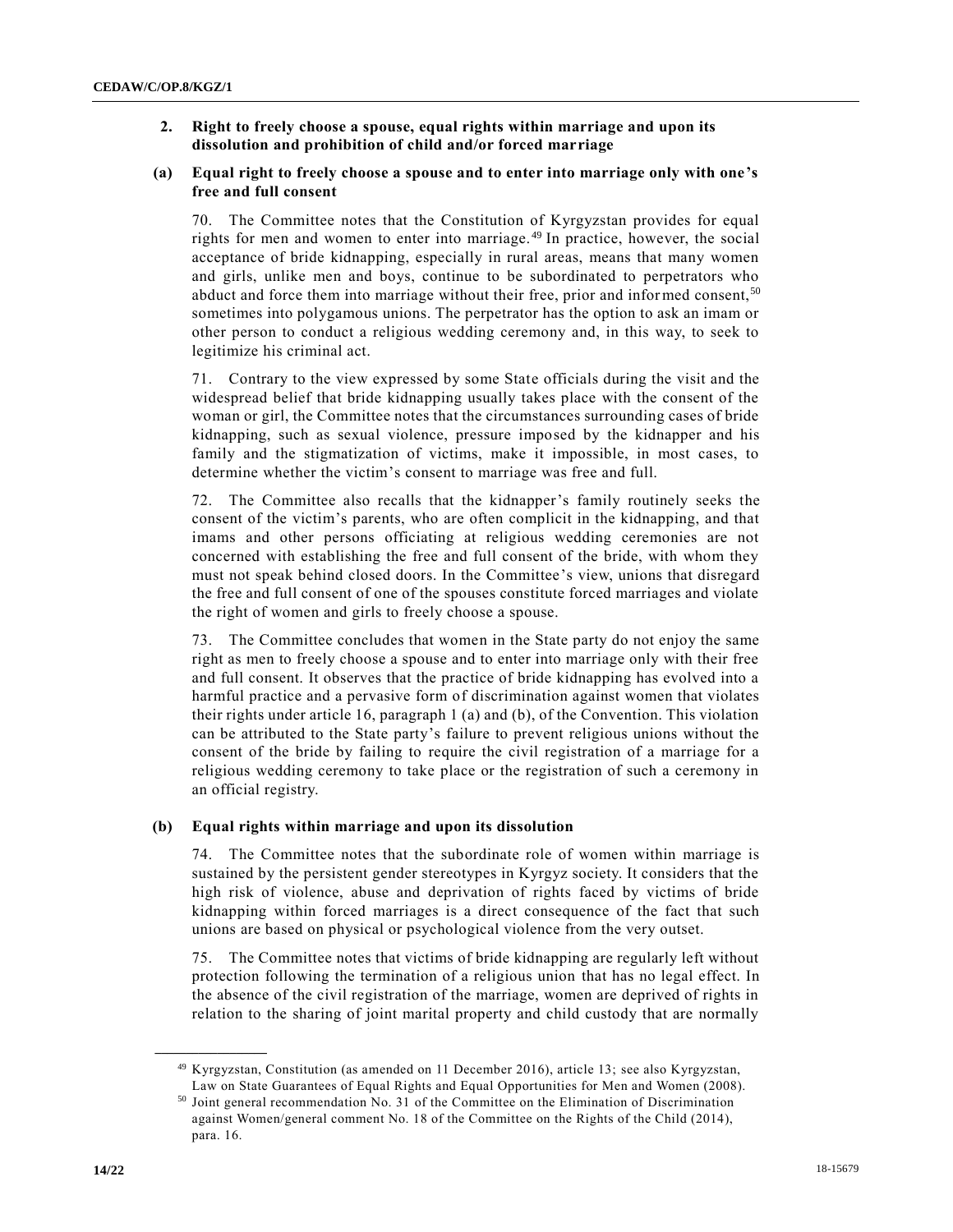afforded to women upon dissolution of a marriage under the State party's Family Code. By failing to require civil registration for a religious wedding ceremony to take place or the registration of such a ceremony in an official registry, the State party fails to prevent situations in which women enter religious unions that have no legal effect, thereby violating its obligation under article 16, paragraph 1 (c), of the Convention to protect the equal rights of women and men within marriage and upon its dissolution.

76. The Committee also notes that the failure of the State party to adopt legislation to protect the rights of women forced into marriage deprives victims of bride kidnapping of the protection afforded to women married under the Family Code.

#### **(c) Prohibition of child and/or forced marriage**

77. The Committee welcomes the recent amendment to article  $155<sup>1</sup>$  of the Criminal Code criminalizing persons who officiate at or are complicit in religious wedding ceremonies involving girls. The Committee notes that, before the entry into force of this amendment, there was little indication of any systematic effort on the part of the State party to provide protection and assistance for children at risk, as well as redress for victims, and to end impunity for perpetrators. By failing to provide immediate responses to the particularly vulnerable situation of children who are victims of bride kidnapping and related sexual and gender-based violence, including rape, to require the registration of all religious unions in an official registry, to reintegrate and rehabilitate children who are victims and to effectively prosecute perpetrators, the State party has violated its obligation under article 16, paragraph 2, of the Convention to prohibit child marriage.

#### **(d) Findings**

78. The Committee finds that the State party is in violation of the following articles of the Convention:

(a) 16, paragraph 1 (a), (b) and (c), read with articles  $5$  (a) and 12, for failing to ensure the same right to women as to men to freely choose a spouse and to enter into marriage only with their free and full consent, as well as the same rights during marriage and upon its dissolution, and for failing to protect victims of bride kidnapping from being forced into unions that have no legal effect without their free and full consent and to afford those victims the protection afforded to women married under the Family Code;

(b) 16, paragraph 2, read with articles 5 (a), 10 and 12, for failing to protect girls who are victims of bride kidnapping from being forced into illegal child marriage, with adverse effects on their education, health and development, by not making compulsory the registration of religious unions in an official registry, not prosecuting all persons complicit in a child marriage and not providing immediate redress and assistance to the children who are victims.

#### **3. Right to access to justice and victim support**

#### **(a) Lack of legal aid and of measures to support and facilitate reporting by victims**

79. The Committee considers that the State party has failed to create a supportive environment for women to report incidents of bride kidnapping and related sexual violence by destigmatizing victims, informing them of their rights to and eligibility for legal aid and raising awareness among the police of the criminal nature of such acts [\(CEDAW/C/KGZ/CO/4,](https://undocs.org/CEDAW/C/KGZ/CO/4) paras. 18 and 20). It has also failed to encourage victims to file complaints by establishing specialized gender units within law enforcement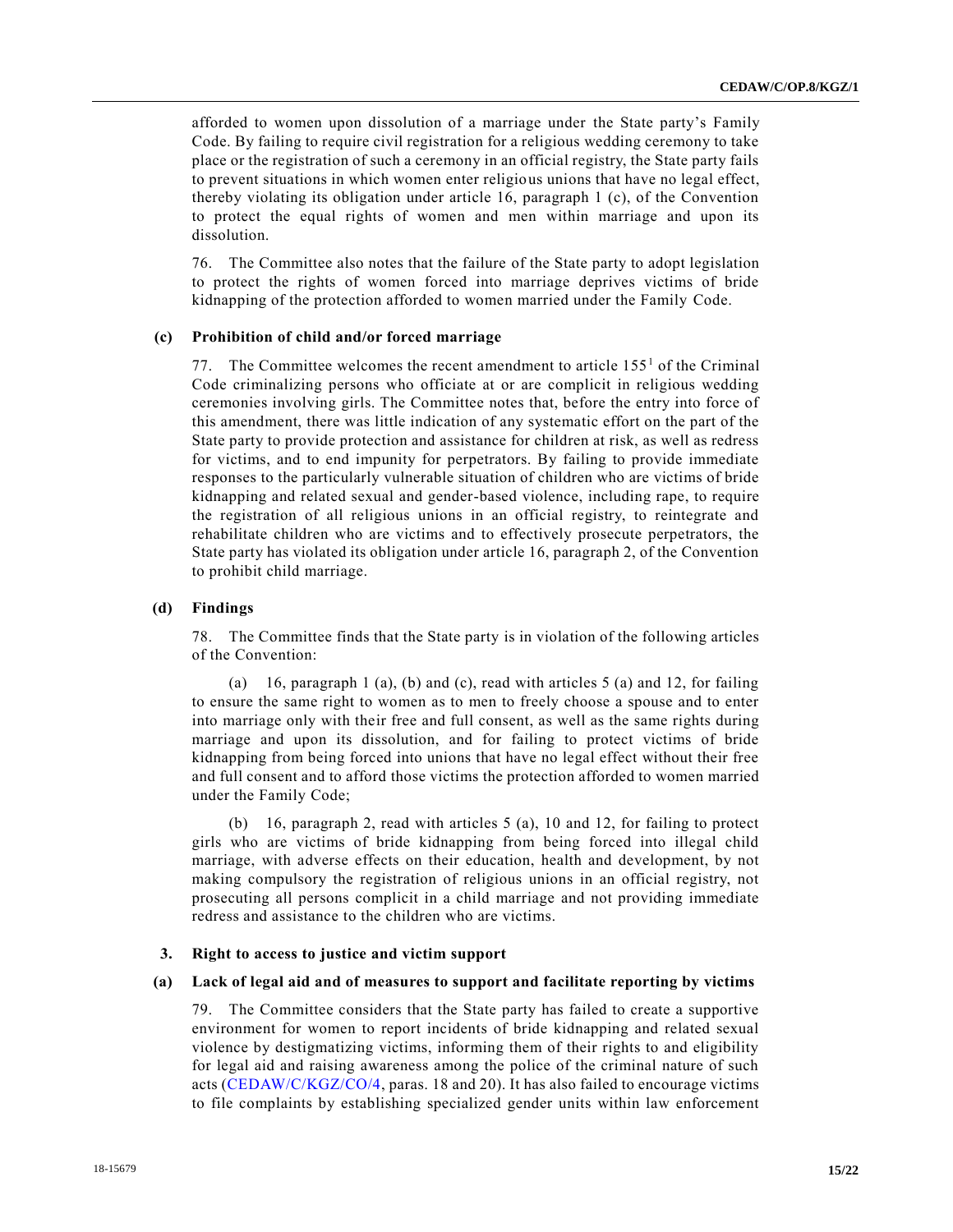and prosecution systems, adequately staffed with female officers,<sup>51</sup> and by adopting standardized procedures for the police on gender-sensitive investigations.<sup>52</sup> While noting that the State party has adopted guidelines and provided training on the interrogation of victims of gender-based violence, the Committee finds that the police practices reported by victims, such as requiring them to face the perpetrator, are indicative of the limited effectiveness of the measures taken.

80. The State party has not taken sufficient measures to remove the barriers to access to justice faced by victims of bride kidnapping. The lack of institutionalized affordable or, if necessary, free legal aid, waivers for expert or document fees and reimbursement of transportation costs<sup>53</sup> deprives many victims without sufficient means of their right to bring their case to court.

81. The Committee notes the lack of effective remedies, protection and support services for female complainants and witnesses of bride kidnapping before, during and after legal proceedings, in particular the absence of an operational network of State-run crisis centres and shelters for women and their children and the lack of financial support from the State budget for independent crisis centres run by non-governmental organizations providing medical, psychological and legal services to victims. It observes that the State party cannot absolve itself of its obligation to ensure protection and assistance to victims of bride kidnapping by delegating the provision of such services to crisis centres and shelters run by non-governmental organizations without adequately funding them and ensuring that their services are accessible to all victims of bride kidnapping. <sup>54</sup>

82. The Committee considers as overly restrictive the evidentiary requirement that violence used to force a victim of bride kidnapping to accept the marriage must be established on the basis of forensic evidence, in addition to a victim's testimony, especially given the absence of institutionalized free medical examinations for victims of sexual and gender-based violence, the difficulties in proving psychological violence, for which forensic evidence can be obtained only in Bishkek, and the fact that victims are frequently required to pay the travel and other costs of obtaining the required medical or psychiatric expertise.<sup>55</sup>

#### **(b) Findings**

**\_\_\_\_\_\_\_\_\_\_\_\_\_\_\_\_\_\_**

83. The Committee finds that the State party is in violation of the following articles of the Convention:

(a) 2 (c), 5 (a) and 15, for failing to remove the economic and social barriers to access to justice faced by women who are victims of bride kidnapping, by not providing affordable or, if necessary, free legal aid, as well as reimbursement or waivers for the travel and other costs of obtaining medical or psychiatric expertise, and by failing to create a supportive environment for women to report incidents of bride kidnapping and related sexual violence;

(b) 2 (c) and (e), 12 and 15, for failing to ensure that victims of bride kidnapping have access to effective remedies, including reparations that are proportionate to the gravity of the harm suffered, and that appropriate protection and support services, including a sufficient number of adequately equipped crisis centres

<sup>51</sup> General recommendation No. 33 (2015), para. 51 (c).

<sup>52</sup> [CEDAW/C/KGZ/CO/4,](https://undocs.org/CEDAW/C/KGZ/CO/4) para. 20 (b); and general recommendation No. 33 (2015), para. 51 (g).

<sup>53</sup> General recommendation No. 33 (2015), para. 17 (a) and (e).

<sup>54</sup> General recommendation No. 28 (2010), para. 34; and general recommendation No. 33 (2015), para. 37 (d).

<sup>55</sup> General recommendation No. 33 (2015), para. 51 (h).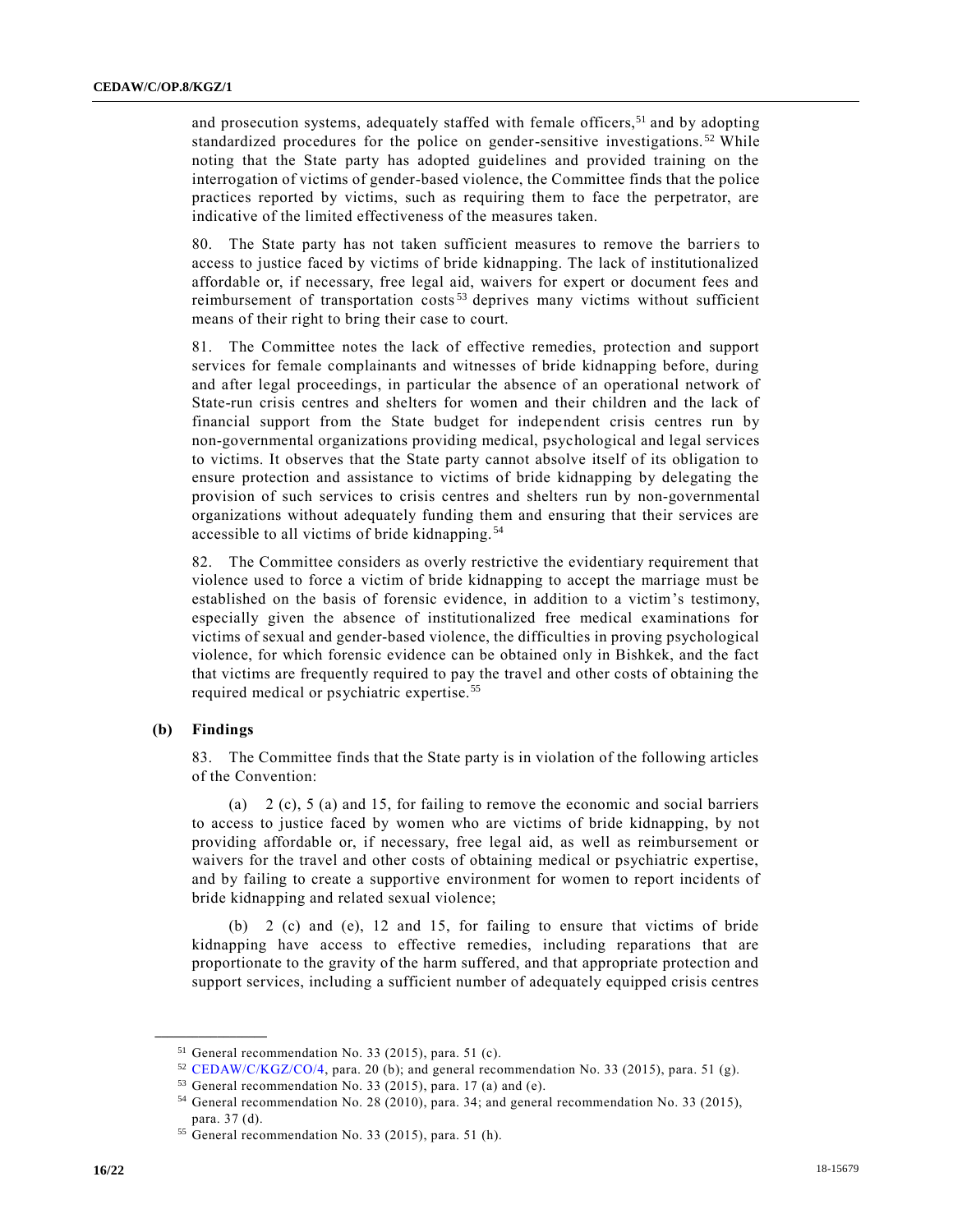and shelters, are in place for women and their children before, during and after legal proceedings.

#### **C. Principal findings of violations under the Convention**

84. In the light of the above, the Committee finds that Kyrgyzstan has violated the following articles of the Convention: 1 and 2 (b), (c), (e) and (f), read with articles  $5$  (a),  $12$  and  $16$ ;  $1$  and  $2$  (c), (d) and (e), read with articles  $5$  (a),  $12$  and  $16$ ;  $2$  (e),  $5$  (a),  $10$  (c) and (h) and  $16$ ;  $16$ , paragraph  $1$  (a), (b) and (c), read with articles 5 (a), 10 and 12; 16, paragraph 2, read with articles 5 (a), 10 and 12. These articles should be read together with the Committee's general recommendation No. 21 (1994) on equality in marriage and family relations, general recommendation No. 29 (2013) on the economic consequences of marriage, family relations and their dissolution, joint general recommendation No. 31 of the Committee on the Elimination of Discrimination against Women/general comment No. 18 of the Committee on the Rights of the Child (2014) on harmful practices, general recommendation No. 35 (2017) on gender-based violence against women, updating general recommendation No. 19, general recommendation No. 28 (2010) on the core obligations of States parties under article 2 of the Convention and general recommendation No. 33 (2015) on women's access to justice.

#### **D. Grave or systematic nature of the violations**

85. Pursuant to article 8 of the Optional Protocol and rule 83 of its rules of procedure, the Committee must assess whether the violations of rights are grave or systematic.

86. The Committee considers violations to be "grave" if they are likely to produce substantial harm to victims. A determination regarding the gravity of violations must take into account the scale, prevalence, nature and impact of the violations found.

87. The term "systematic" refers to the organized nature of the acts leading to the violations and the improbability of their random occurrence. The Committee has stressed that a systematic denial of equal rights for women can take place either deliberately, namely, with the State party's intent of committing those acts, or as a result of discriminatory laws or policies, with or without such purpose. The systematic nature of violations can also be assessed in the light of the presence of a significant and persistent pattern of acts that do not result from a random occurrence.

88. The Committee assesses the gravity of violations in the State party in the light of the suffering experienced by women and girls subjected to bride kidnapping. It notes, in particular, the harm caused by gender-based violence, including sexual violence, during and following bride kidnapping, as well as the adverse impact that bride kidnapping has on the right of women to freely choose a spouse and to enter into marriage only with their free and full consent. The situation gives women and girls who are victims of bride kidnapping in the State party two deplorable options: (a) to remain in the forced and sometimes polygamous union, in which victims are, in many cases, exposed to sexual violence by the perpetrator and exploited by the perpetrator's family; or (b) to escape the forced marriage, at the risk of revenge violence, separation from their children, poverty, social isolation and stigmatization, and without adequate access to justice, protection and support services. In either case, victims find themselves without appropriate legal or economic protection upon termination of a religious union that has no legal effect. Victims of bride kidnapping are thus torn between submitting to forced marriage, which is frequently accompanied by gender-based violence, and enduring the social, economic and sometimes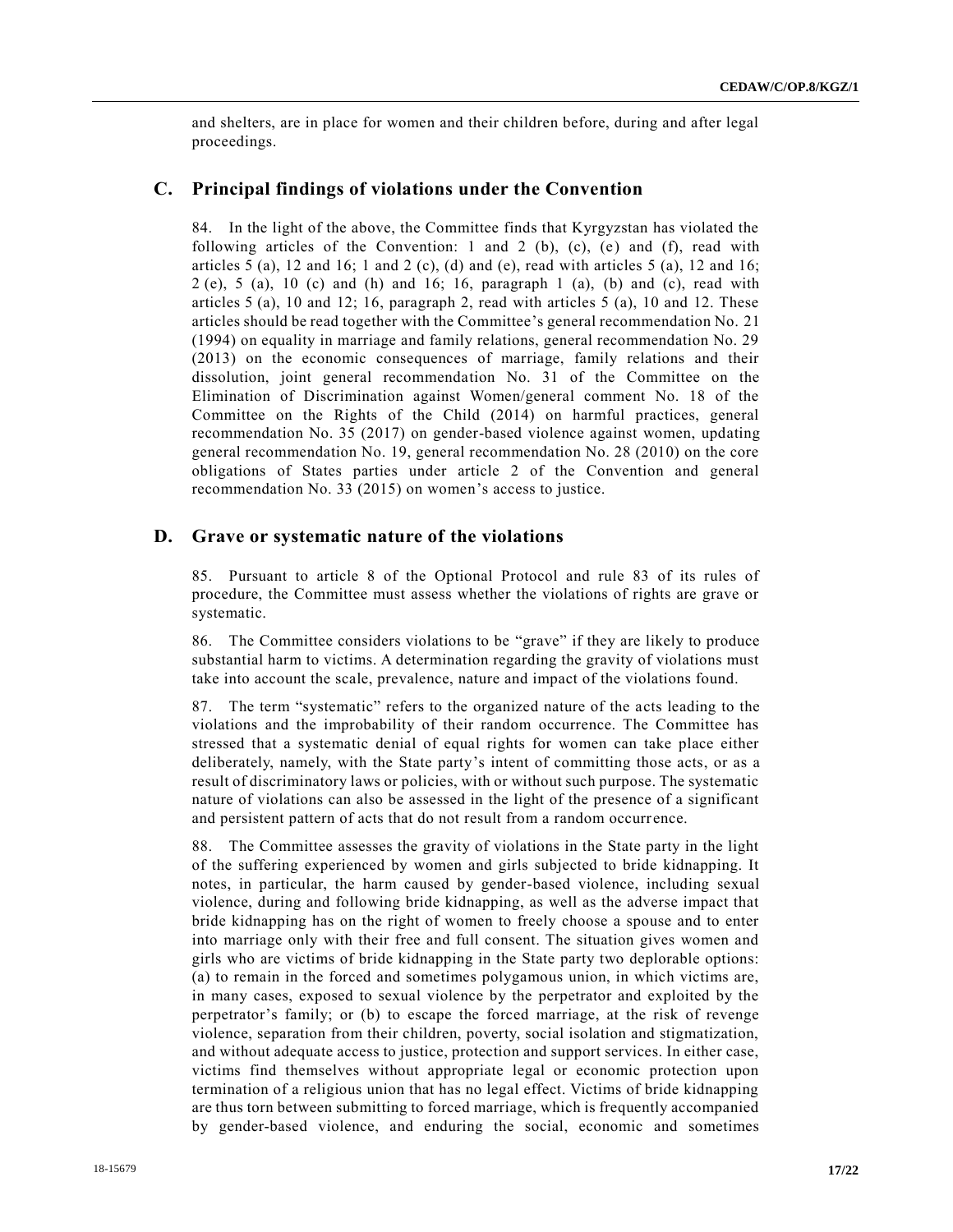life-threatening consequences of escaping such a union. In both cases, they experience violations of their rights.

89. The Committee finds that the State party has failed to implement systematic programmes to raise awareness among the general public of the criminal nature and harmful effects of bride kidnapping in order to challenge its social legitimization, eliminate patriarchal stereotypes and destigmatize victims. It also notes the State party's failure to implement awareness-raising programmes specifically targeting the judiciary and law enforcement officers with the aim of changing persistent attitudes confining gender-based violence to the private sphere, thereby fostering a culture of silence and impunity surrounding bride kidnapping.

90. The Committee considers that the State party has systematically failed to enforce existing laws criminalizing bride kidnapping and child marriage. While it acknowledges the magnitude of these harmful practices, the State party has not made systematic efforts to effectively investigate, prosecute and punish cases of bride kidnapping and related sexual violence. Its failure to remove the economic and social barriers to access to justice faced by women who are victims of bride kidnapping further aggravates the situation of victims and contributes to impunity for perpetrators. The Committee considers that the State party has knowingly accepted these omissions, which are not a random occurrence, as evidenced by the prevalent pattern of bride kidnapping in the State party. They constitute elements of systematic violations of rights under the Convention.

91. The Committee finds that the State party is responsible for the following:

(a) Grave violations of rights under the Convention, considering that the State party has failed to protect a significant number of women and girls from bride kidnapping and related sexual violence, to uphold their right to freely choose a spouse and to enter into marriage only with their free and full consent and to provide adequate access to justice, protection and support to enable women to escape forced marriage, thereby exposing them to and/or unnecessarily prolonging their severe physical and mental suffering;

(b) Systematic violations of rights under the Convention, considering that the State party has knowingly omitted to take effective measures:

(i) To address traditional attitudes and social norms that legitimize bride kidnapping and to destigmatize victims;

(ii) To enforce existing laws criminalizing bride kidnapping and child marriage, to remove the economic and social barriers faced by victims of bride kidnapping and to create a supportive environment that enables victims of bride kidnapping to obtain access to justice;

(iii) To require the civil registration of a marriage for a religious wedding ceremony to take place or the registration of such a ceremony in an official registry.

## **VIII. Recommendations**

#### **A. Legal and institutional framework**

92. **The Committee recommends that the State party urgently:** 

(a) **Add rape as an aggravating factor in articles 154 (2) and 155 (2) of the Criminal Code and amend article 26 (3) of the Code of Criminal Procedure to**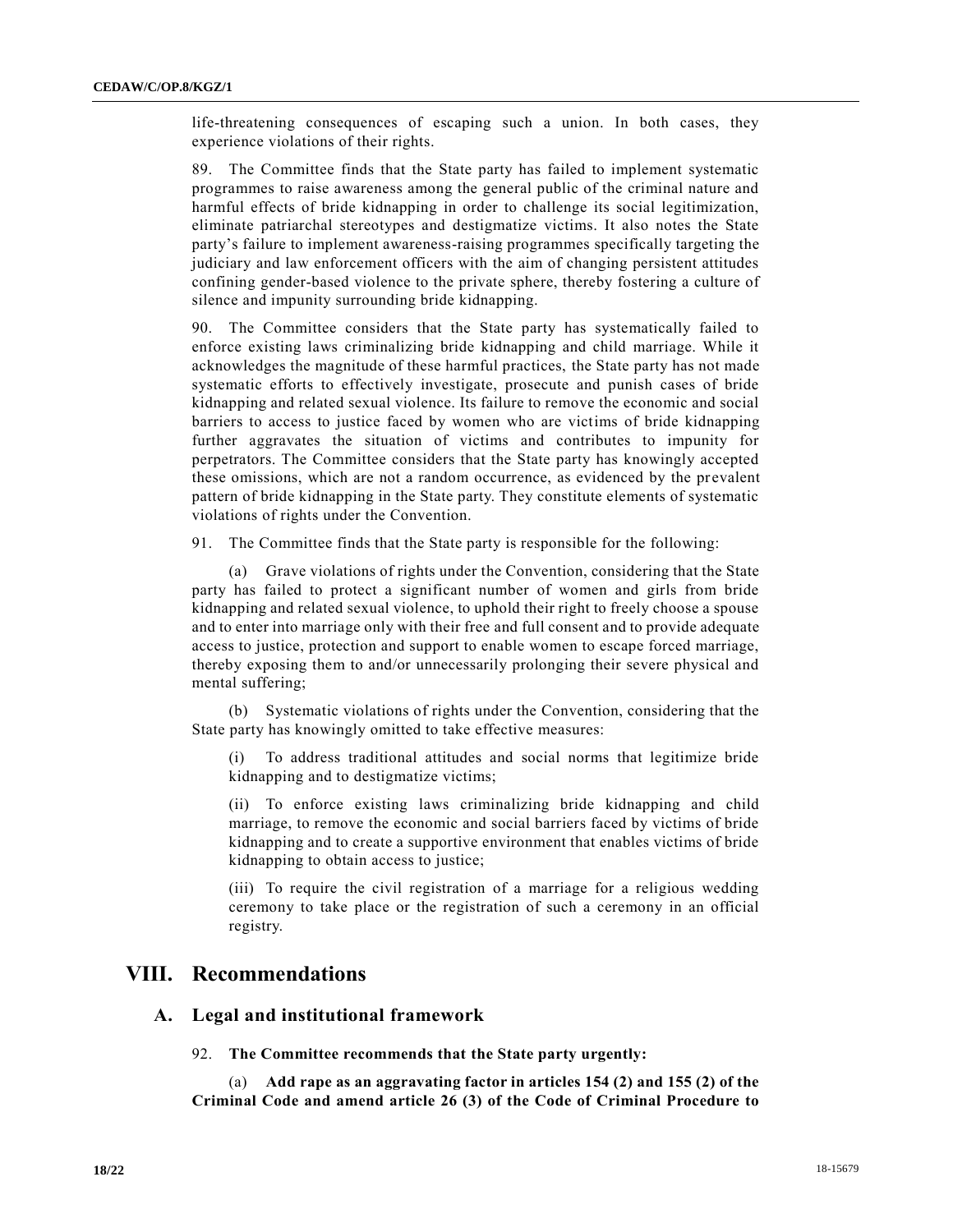**ensure that rape (article 129 of the Criminal Code), being a grave crime within the meaning of article 12 of the Criminal Code, is prosecuted ex officio;**

(b) **Adopt legislation to criminalize marital rape and ensure that its definition is based on the lack of freely given consent and takes into account coercive circumstances;**

(c) **Adopt legislation providing for mandatory restraining or protection orders when a perpetrator makes repeated attempts to abduct a victim or when there are sufficient grounds to believe that such an attempt is imminent, as well as for adequate penalties for non-compliance with such orders;**

(d) **Amend article 154 of the Criminal Code so that it applies to victims of bride kidnapping who have not attained the age of 18 (rather than 17) years;**

(e) **Amend article 14 of the Family Code and/or implementing legislation to ensure that the minimum legal age of marriage, established at 18 years for women and men, may be lowered by one year only in exceptional circumstances, provided that the grounds for obtaining permission are legitimate and strictly defined by law, without deference to culture and tradition, and only by decision of a court of law upon the full, free and informed consent of the child or both children, who must appear in person before the court;**<sup>56</sup>

(f) **Adopt legislation to make it mandatory for educational institutions, teachers, employers, hospitals and social services working with women and/or children to report to the law enforcement authorities if they have reasonable grounds to believe that an act of bride kidnapping has occurred or may occur.**

#### **B. Law enforcement**

93. **The Committee recommends that the State party:**

(a) **Exercise due diligence to prevent, investigate, punish and provide reparations for all crimes of bride kidnapping and related sexual violence;**

(b) **Provide mandatory, recurrent and effective capacity-building for all law enforcement personnel, including the judiciary, as well as legislators and forensic medical experts, on the effective application of articles 154 and 155 of the Criminal Code, gender-sensitive investigations and their role in prosecuting perpetrators and protecting victims of bride kidnapping;**

(c) **Provide systematic training to ensure that the public nature of articles 154 (2) and 155 (2) of the Criminal Code, which requires the police to initiate criminal cases even in the absence of a complaint (ex officio), is known to law enforcement officers and that they continue to investigate when a victim withdraws her complaint upon reconciliation with the perpetrator;**

(d) **Ensure that bride kidnappers and family members or friends who are complicit in the crime are prosecuted and receive penalties that are commensurate with the gravity of the crime;**

(e) **Establish specialized gender units within law enforcement and prosecution systems, adequately staffed with qualified female officers, and adopt gender-sensitive investigation procedures in bride kidnapping cases, including not requiring the victim to face the perpetrator.**

<sup>56</sup> Joint general recommendation No. 31 of the Committee on the Elimination of Discrimination against Women/general comment No. 18 of the Committee on the Rights of the Child, paras. 20 and 55 (f).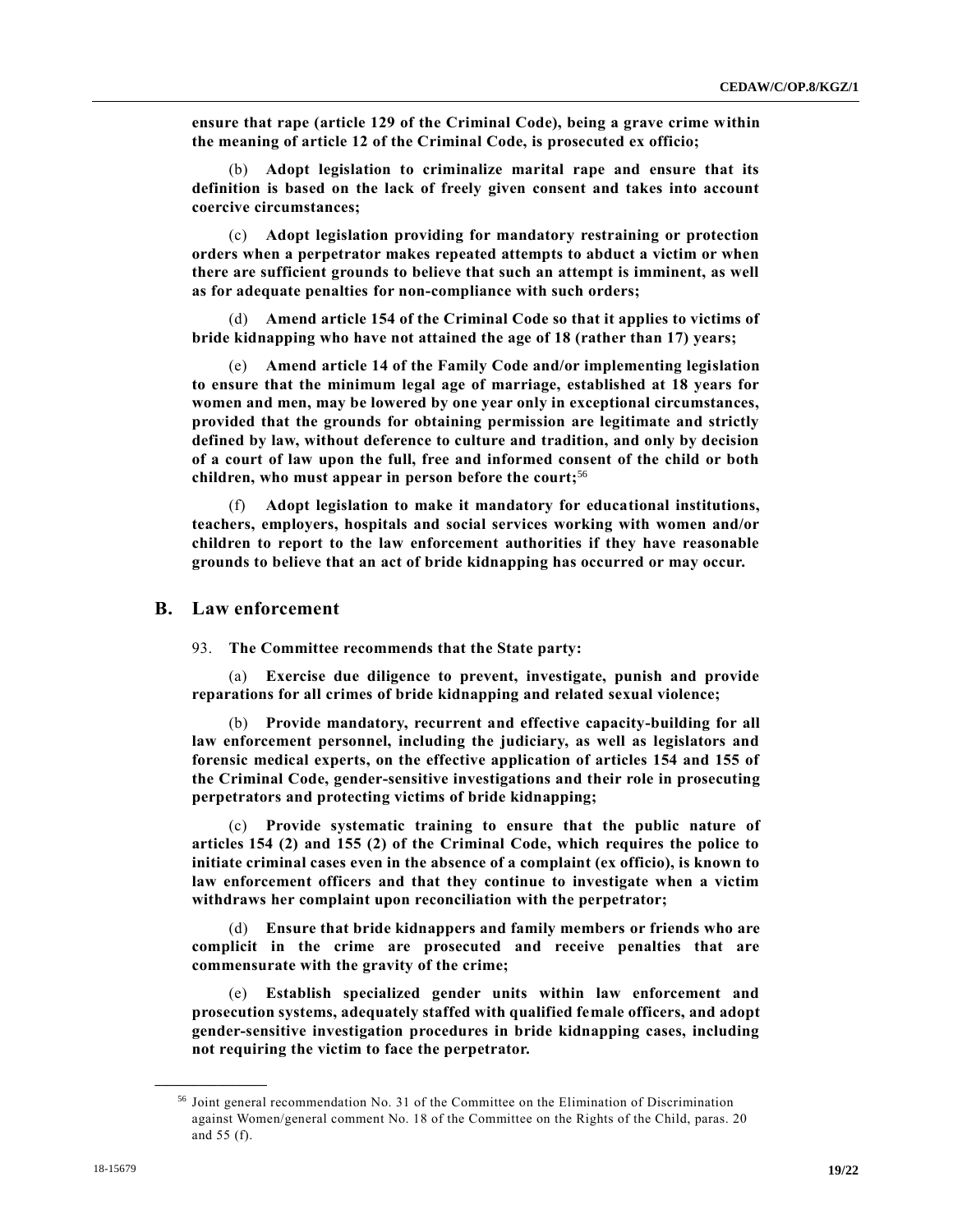#### **C. Access to justice**

94. **The Committee recommends that the State party:**

(a) **Remove the barriers to justice faced by women and girls who are victims of bride kidnapping, including by providing institutionalized affordable or, if necessary, free legal aid, reimbursement of transportation, room and board costs and waivers for expert or document fees, and ensure that psychiatric forensic expertise is available in all regions of the State party;**

(b) **Ensure that victims of bride kidnapping have access to effective remedies, including reparations, such as compensation that is proportionate to the gravity of the harm suffered, including by creating a specific fund to ensure that victims receive adequate reparations when perpetrators are unable or fail to comply with their obligation to provide reparations;**

(c) **Protect complainants and witnesses of bride kidnapping against retaliation before, during and after legal proceedings, in particular through the timely issuance and monitoring of restraining or protection orders and adequate sanctions for non-compliance;**

(d) **Ensure that cases of bride kidnapping are under no circumstances referred to alternative dispute resolution procedures, such as elders' (***aksakals***) courts or mediation;**

(e) **Create a supportive environment to encourage victims to report incidents of bride kidnapping and related sexual violence by:**

(i) **Destigmatizing victims and informing them of available remedies and their right to and eligibility for legal aid;**

(ii) **Ensuring that women are adequately represented in the judiciary and law enforcement agencies;**

(iii) **Establishing a mechanism whereby routine medical examinations are systematically provided to all women and girls reporting instances of bride kidnapping, including for the purposes of collecting forensic evidence and providing post-exposure prophylaxis and treatment to victims of sexual violence, in particular rape;**

(iv) **Ensure that the evidentiary requirements in cases of bride kidnapping are not overly restrictive, inflexible or influenced by gender stereotypes, by allowing photographic evidence, signs of violence and medical reports, as well as by raising awareness among the judiciary and police of the need to give due weight to women's and girls' arguments and testimonies as parties and witnesses.**<sup>57</sup>

### **D. Equal right to freely choose a spouse and equal rights within marriage and upon its dissolution**

95. **The Committee recommends that the State party:**

(a) **Ensure that civil marriages are registered and religious wedding ceremonies are performed only with the free, full and informed consent of both parties;**

 $57$  General recommendation No. 33 (2015), para. 51 (h) and (i).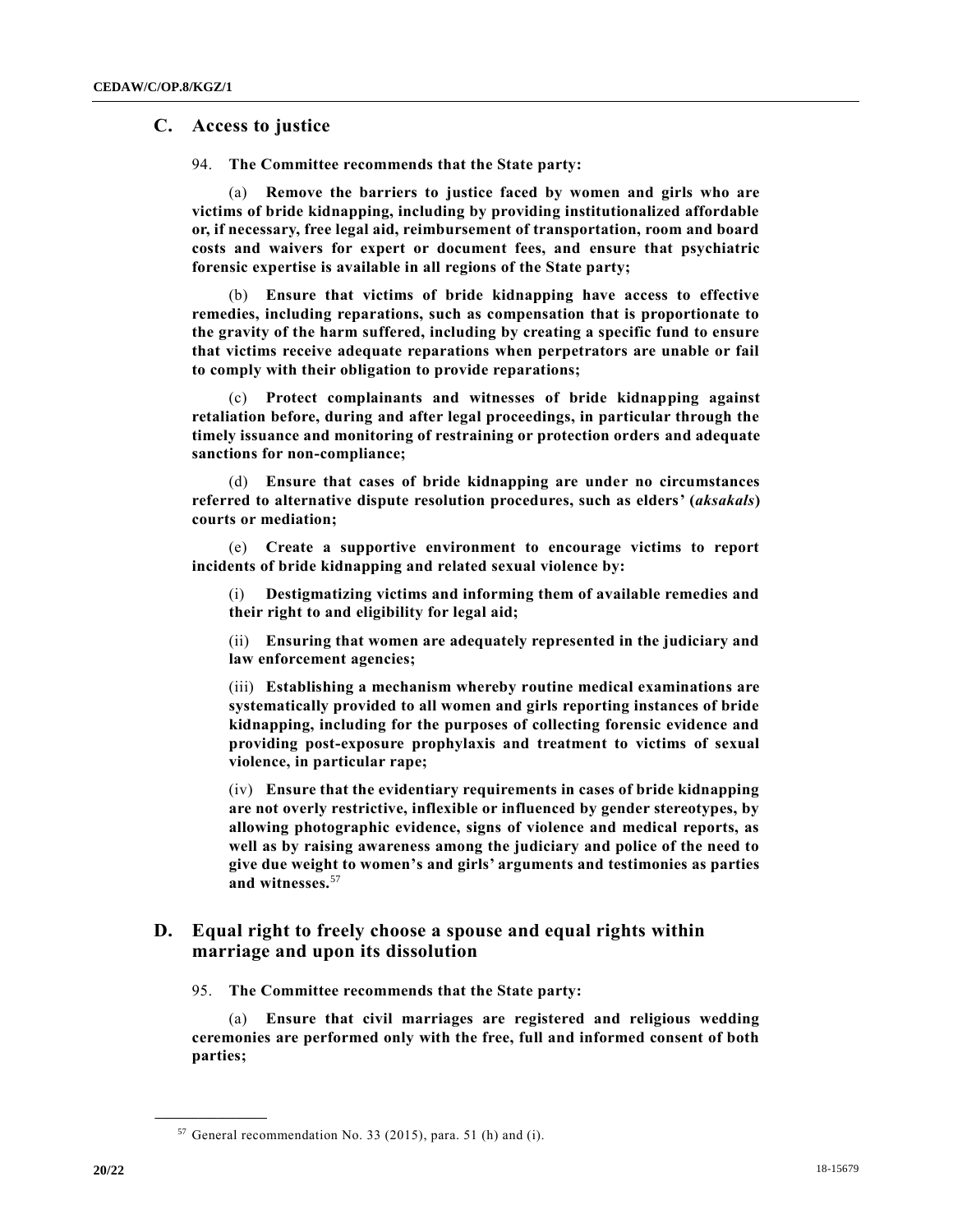(b) **Amend the Act on Religious Belief and Practice, so that religious wedding ceremonies can be performed only subject to either the prior registration of a civil marriage**<sup>58</sup> **or the registration within a short period of time of such a ceremony in an official registry, and provide for criminal penalties in cases of non-compliance;**

(c) **Strictly enforce article 155<sup>1</sup> of the Criminal Code by prosecuting and punishing persons who officiate at or are complicit in religious wedding ceremonies involving girls, as well as articles 154 (1) and 155 (1) criminalizing child marriage and forced marriage of women, respectively;**

(d) **Raise awareness among imams and other religious leaders of the above provisions;**

(e) **Protect the rights of victims of bride kidnapping upon dissolution of a civil marriage or termination of a forced marriage resulting from a religious wedding ceremony by upholding their rights under article 16 of the Convention in relation to the sharing of joint property,**<sup>59</sup> **alimony and child custody;**

(f) **Ensure that the names of both parents are entered into the civil registry, irrespective of their attendance at the birth registration;**

(g) **Provide immediate redress and assistance to girls who are victims or at risk of bride kidnapping for the purposes of child marriage.**

#### **E. Victim support**

96. **The Committee calls upon the State party:**

(a) **To provide a sufficient number (at least one per region) of safe and adequately equipped crisis centres providing medical, psychological and legal services, as well as shelters for victims of bride kidnapping and their children. Where the provision of these services is delegated to independent crisis centres run by non-governmental organizations, the State party should provide them with adequate financial support and, therefore, urgently increase its funding for these centres;**

(b) **To establish a free nationwide 24-hour hotline that is adequately staffed with trained counsellors to enable victims and witnesses to report acts of bride kidnapping that have occurred or are about to occur;**

(c) **To adopt adequately funded victim support programmes to provide affordable housing, childcare, education and other basic services to victims of bride kidnapping and their children and to investigate and punish all cases of extortion of bribes from of victims to obtain access to such services.**

#### **F. Prevention and awareness-raising**

97. **The Committee recommends that the State party:**

(a) **Adopt, effectively implement and adequately fund preventive measures to challenge and change the underlying causes of bride kidnapping, including patriarchal attitudes and discriminatory stereotypes that perpetuate or legitimize bride kidnapping and confine gender-based violence to the private** 

 $58$  General recommendation No. 29 (2013) on the economic consequences of marriage, family relations and their dissolution, para. 26.

<sup>59</sup> Ibid., para. 25.